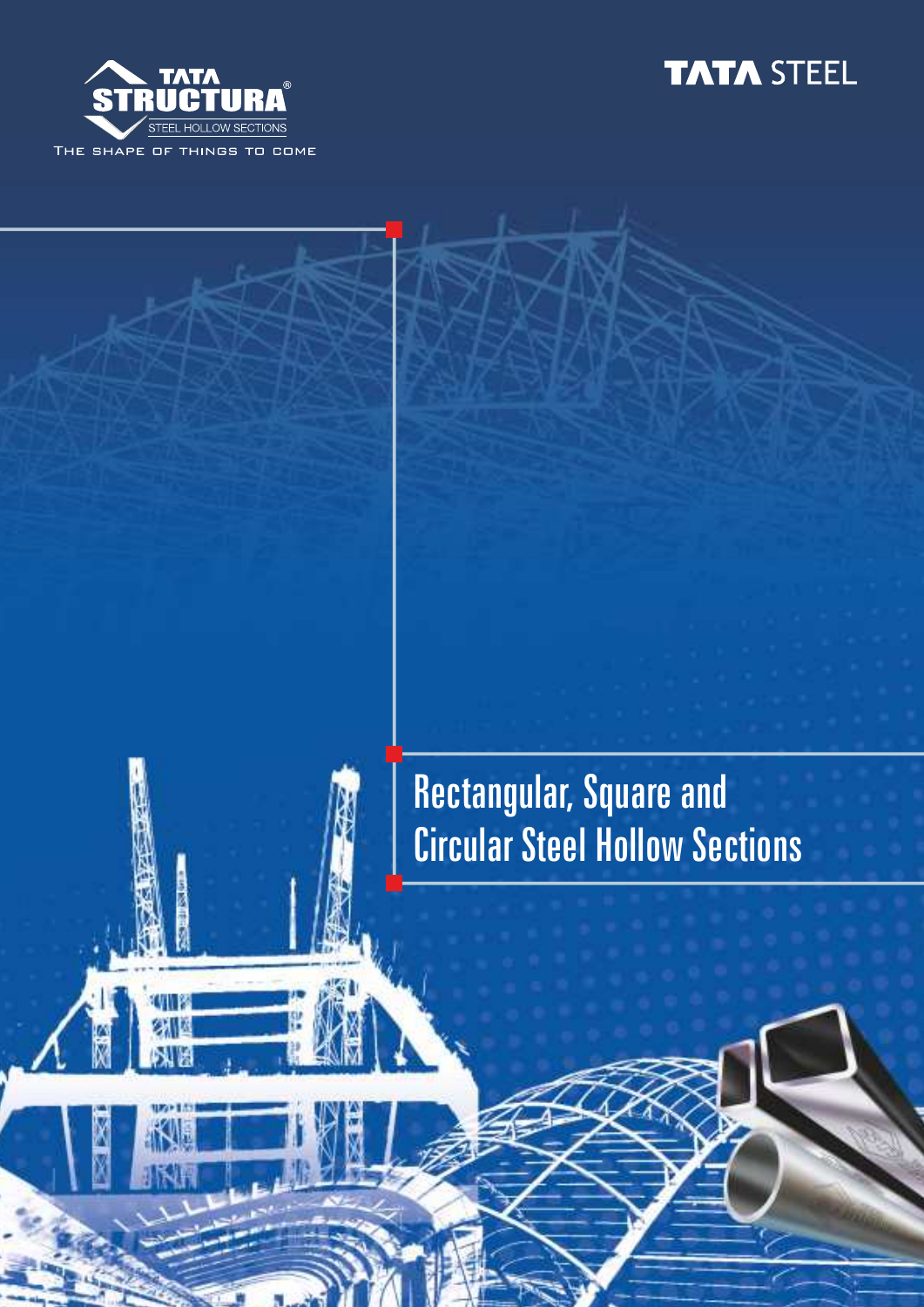**Profile** Located at Jamshedpur, Tata Steel Ltd. was established in 1907 and was the first Integrated Steel<br>Plant in India. It commenced its operations in 1911, with a capacity of 1,00,000 tonnes per annum Plant in India. It commenced its operations in 1911, with a capacity of 1,00,000 tonnes per annum of ingots and expanded to a million tonnes per annum of saleable steel by the mid fifties.

> Presently it has an annual capacity of 10 million tonnes at its Jamshedpur Plant. The plant, equipped with the latest steel making facilities such as Basic Oxygen Furnaces, Vacuum Degassing and Continuous Casting Units, presents the very epitome of technological advancement. A whole range of steels addressing the needs of the construction, engineering and automotive sector, testify to Tata Steel's capability in steel making. These products have found acceptance not only in the domestic market but all over the world.

> > Tata Steel Plant, Jamshedpur照相



|                                                                         | 1              |
|-------------------------------------------------------------------------|----------------|
|                                                                         | 1              |
| Advantages of Tata Structura Steel Hollow Sections                      | $\overline{2}$ |
|                                                                         | 3              |
|                                                                         | 4              |
|                                                                         | 5              |
|                                                                         | 6              |
|                                                                         | 7              |
|                                                                         | 8              |
| Product Range Availability - Tata Structura Square Hollow Sections      | 9              |
| Section Properties - Tata Structura Rectangular Hollow Sections         | 10             |
| Product Range Availability - Tata Structura Rectangular Hollow Sections | 11             |
|                                                                         | 12             |
| Product Range Availability - Tata Structura Circular Hollow Sections    | 13             |
| General Technical Specifications and Tolerances                         | 14             |
|                                                                         | 15             |
|                                                                         | 17             |
|                                                                         |                |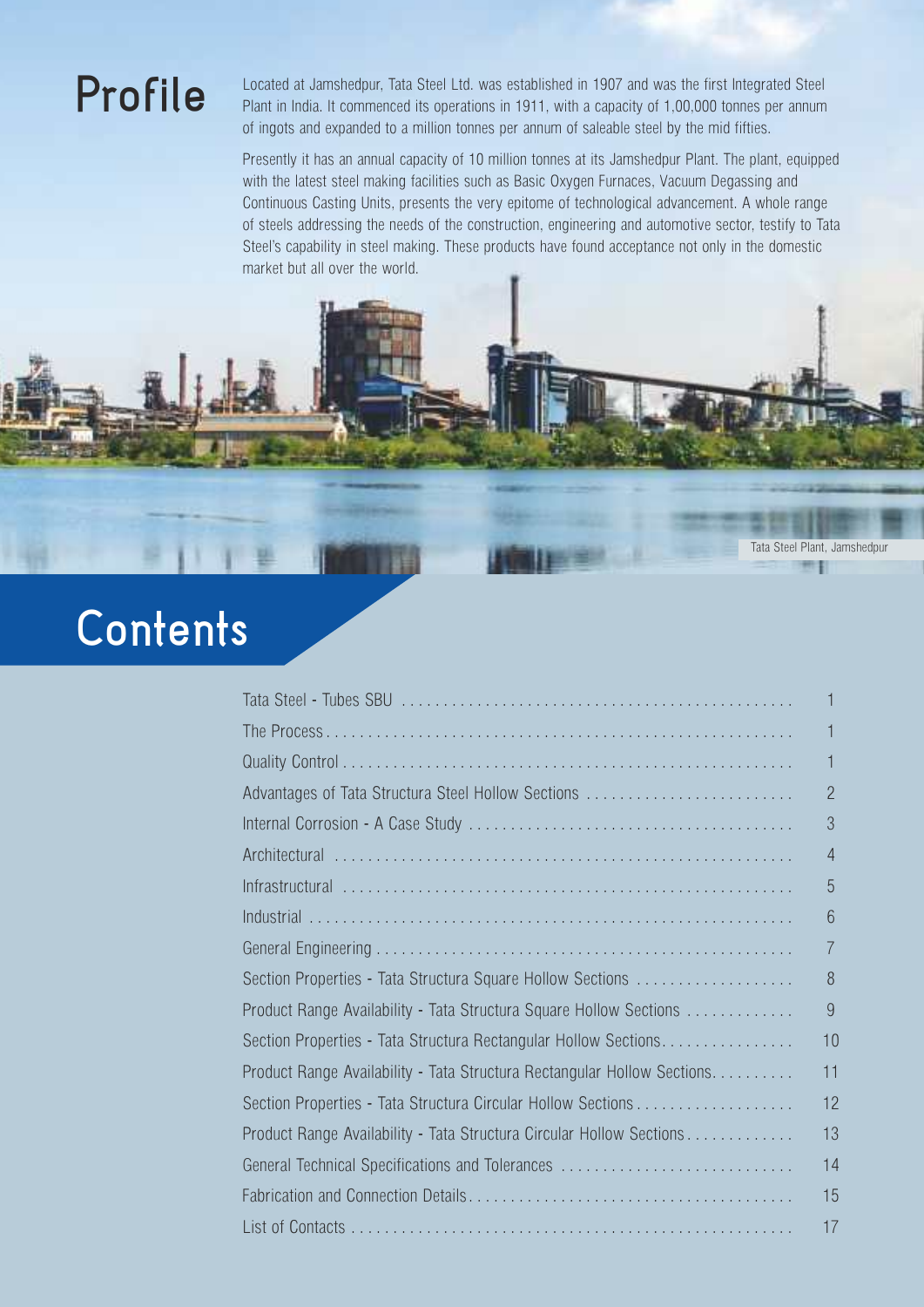# **Tata Steel-Tubes SBU**

Tata Steel - Tubes SBU is the outcome of the merger between Indian Tube Company with Tata Steel in 1985. Tubes SBU today is a leading manufacturer of welded pipes in the country having an installed capacity of over 4,50,000 MT per annum.

Currently, Tubes SBU manufactures Structural, Conveyance, Automotive and Boiler Tubes at its plant in Jamshedpur and some external processing agents (EPA).

Tubes SBU manufactures Structural Tubes under the brand name **Tata Structura. Tata Structura** is manufactured conforming to **IS:4923** and **IS:1161** standards for square, rectangular and circular sections respectively. **Tata Structura** can be manufactured up to a maximum size of 250X250 mm for square sections, 300X200 mm for rectangular sections and 300 mm NB for circular sections. The thickness can vary from 2 mm to 10 mm. **Tata Structura** has recently forayed into retail space under the initiative **Tata Structura World**, providing consumers with 360 degree solutions right from the design to the fabrication stage. Adding to the product portfolio as well as catering to



the changing consumer demands, **Tata Structura** has started manufacturing GP/GI tubes in NB ranging from 20 mm to 50 mm with thickness varying between 1.4 mm to 2 mm.

**Tata Structura** has multiple applications ranging from architectural, industrial, infrastructural, general engineering to power plants, solar power plants, steel industry, railways etc.





Control Room for On-line Non Destructive Testing

# **Quality Control**

The quality of our product is controlled during the manufacturing process. It starts with slitting the strip edges, continues with speed, temperature control during the high frequency induction welding and is followed by online non destructive eddy current testing directly after welding. Off-line, drift and flattening tests are conducted. This is all within our ISO 9000 quality management system.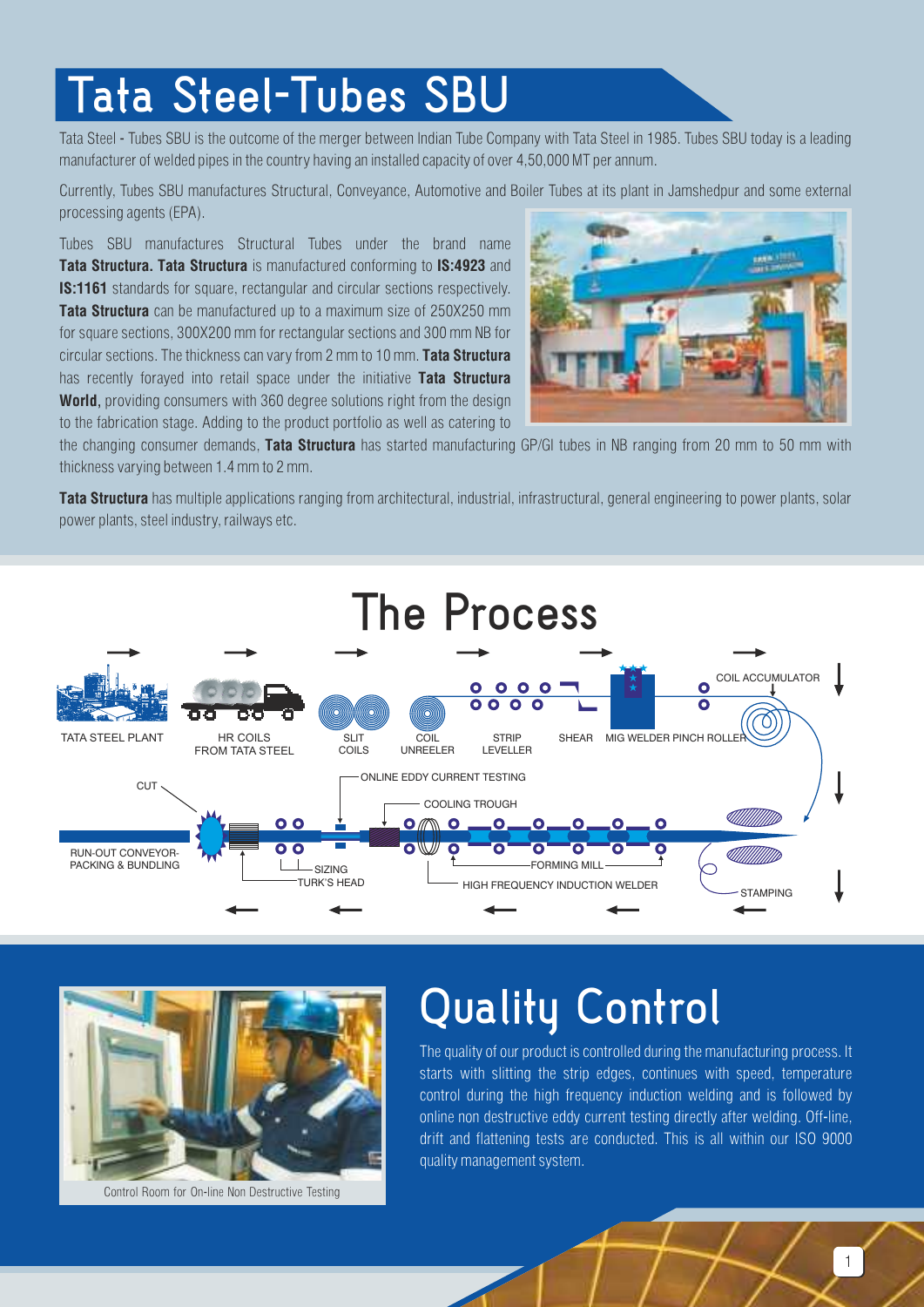## **Advantages of Tata Structura Steel Hollow Sections**

- The excellent distribution of material around the axis of these steel hollow sections allows for remarkable strength qualities and thus offers decisive advantages as regards to application technology.
- Their higher strength to weight ratio could result in upto 30% savings in steel.

# **The 5Cs of Tata Structura**



### Cost Effective

- By virtue of its shape, Hollow sections have high Radius of Gyration and other properties resulting in savings in Material, Transportation and Fabrication cost.
- Less Surface area compared to equivalent conventional sections results in savings in Paint and Labour cost.



### Corrosion Resistant

- $\bullet$ results in less corrosion. Less exposed surface area combined with superior quality raw material
- Smooth uniform profiles of sections minimizes dust and moisture accumulation.



### Concentric Strength

- By virtue of its shape, Hollow sections have high Radius of Gyration resulting in higher concentric strength.
- Due to closeness of the section there will be higher torsional rigidity compared to conventional sections.
- Better lateral stability and lower wind drag.
- Enables weight reduction of upto 30%.



### Convenience of Fabrication

- Due to less weight and smoother profile, fabrication is easier.
- Also minimum use of gusset plates expedites the fabrication process.



#### Butterfly Park, Bengaluru

#### **Creativity**

- $\bullet$ bending of hollow section is easier compared to open sections. This gives flexibility to the architects to shape their structures and express their creativity. Due to higher torsional rigidity and better moment resistance on both the axis,
- Smooth profile of Tata Structura enhances the aesthetic appeal of the structures.
	- Most suitable for usage in exposed environment.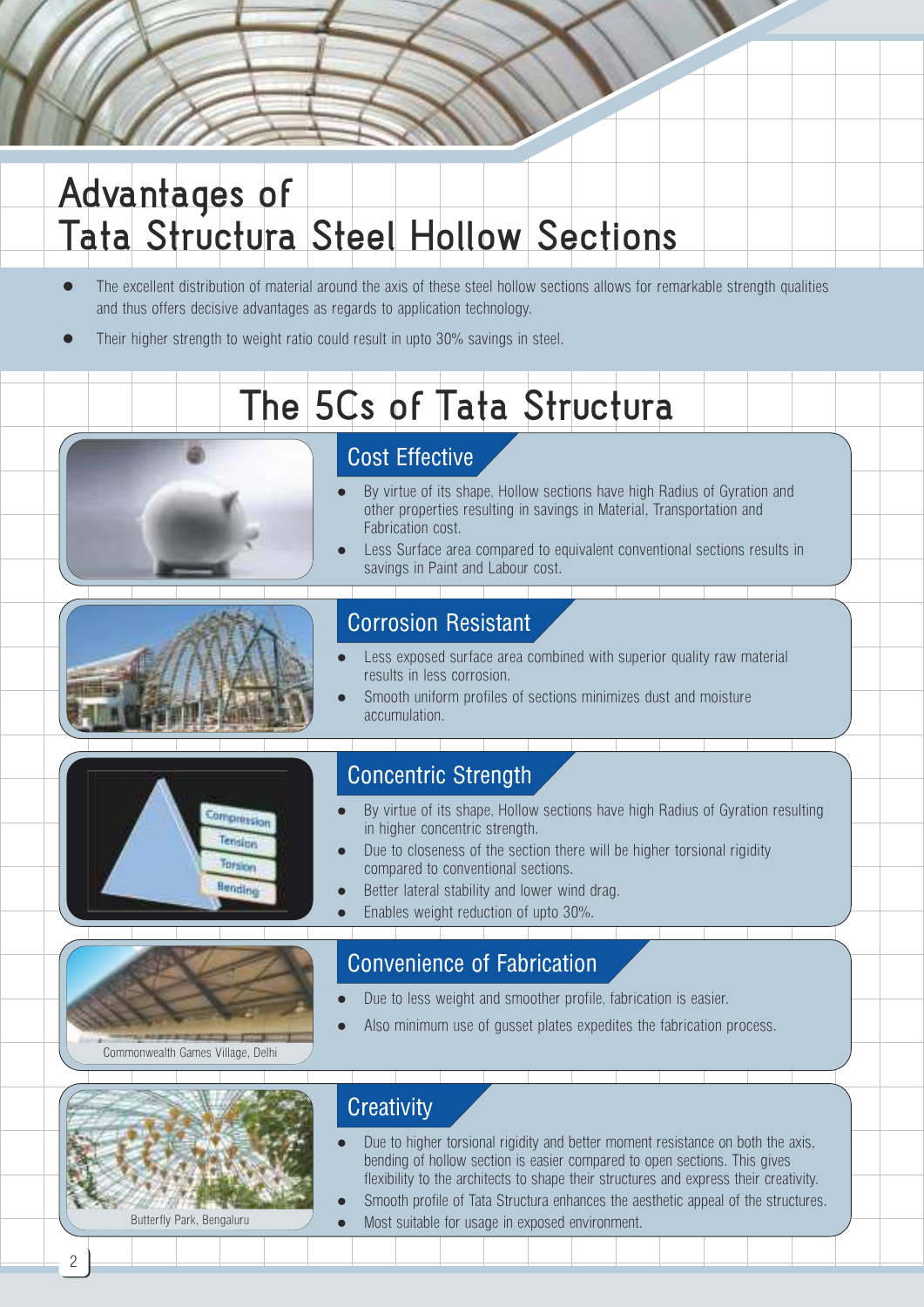## **Internal Corrosion - A Case Study**



Sample 2

**Objective:** Identify the possibility of corrosion in the internal surface of steel hollow sections

#### **Details of the study conducted:**

Two of the original 'Tubewrights' erected in 1954 at Stanford Bridge, Chelsea were replaced in 1975, taken down and the used sections were cut and despatched to the Corby Works of British Steel for examination.

**Sample No. 1** of the 139.7 mm o.d. CHS was cut lengthwise to expose the internal surfaces for examination. Little evidence of internal corrosion was found other than a discolouration of the surface caused by the oxygen and moisture in the entrapped air, much of the original mill scale was still visible. A light rust in the centre of the sample developed after the tube was cut open for examination.

**Sample No. 2** of the 139.7 mm o.d. CHS incorporating an intermediate flanged joint was examined and the condition of the internal flange face, which had been enclosed and thus hermetically sealed by welding to the CHS, was still comparatively bright, with the original marking-off lines clearly visible.

**Outcome & Recommendation:** All the free ends of the steel hollow sections should be properly sealed by welding end plates.

**Source:** The above report is from British Steel Publication No. TD 347/10E/91 titled – CORROSION, THE CASE FOR STRUCTURAL HOLLOW SECTIONS.



The applications of Tata Structura has been classified under the following segments:

- $\bullet$ **Architectural**
- l **Infrastructural**
- l **Industrial**
- l **General Engineering**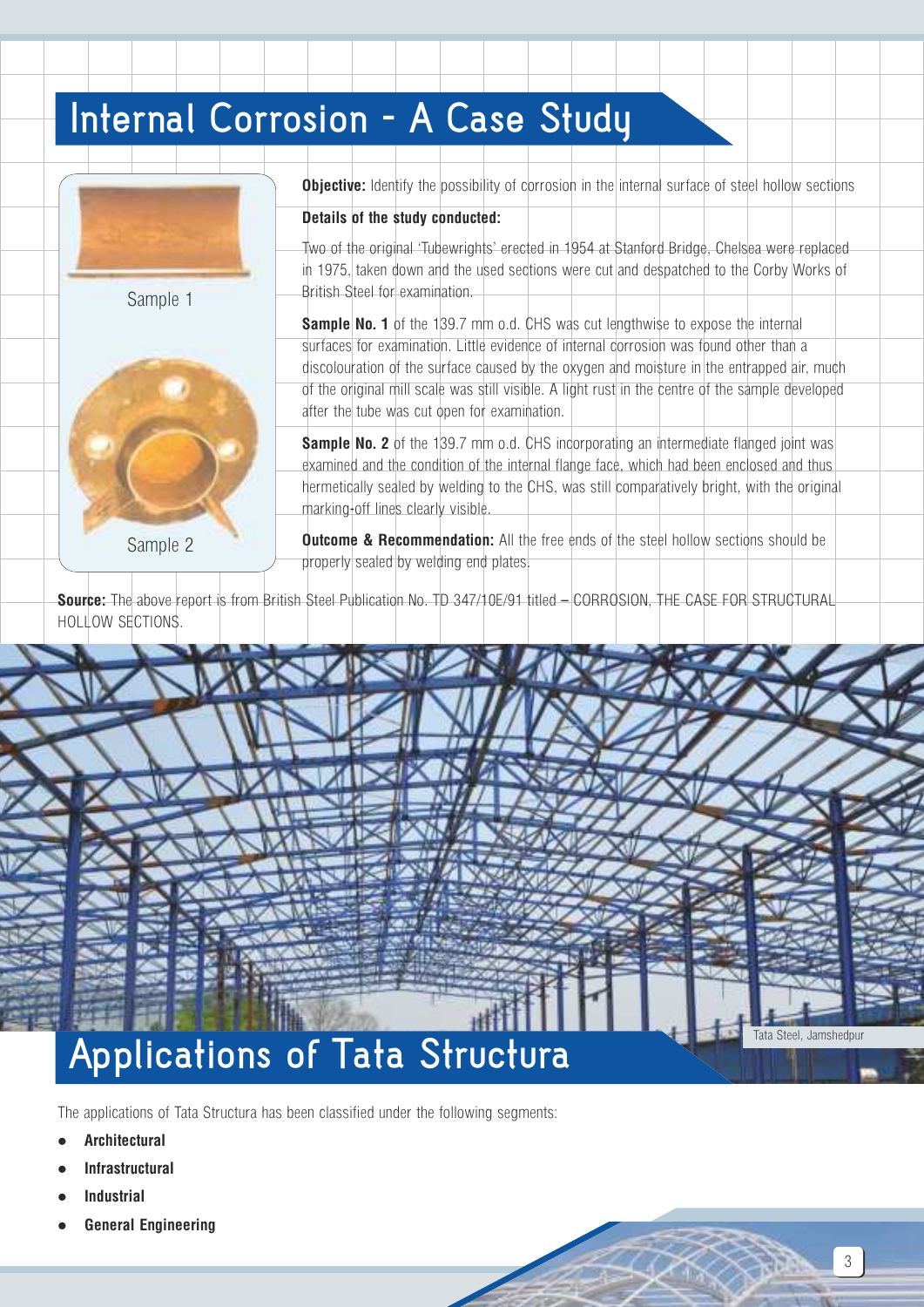#### **.** Shopping Malls **•** Canopies/Atrium **.** Glass Curtain Wall Frames • Partition Frames **e** Space Frames Applications  $\bullet$ Flexible and easy to form shapes Smooth surface finish Appealing aesthetics **Contemporary** Lightweight Attributes

**e** Guard Rails & Staircases

# **Architectural**

Edassery Kayal Resorts, Kumarakom **Palakunnu Bhagavathi Temple, Kasargod Infosys, Pune** 



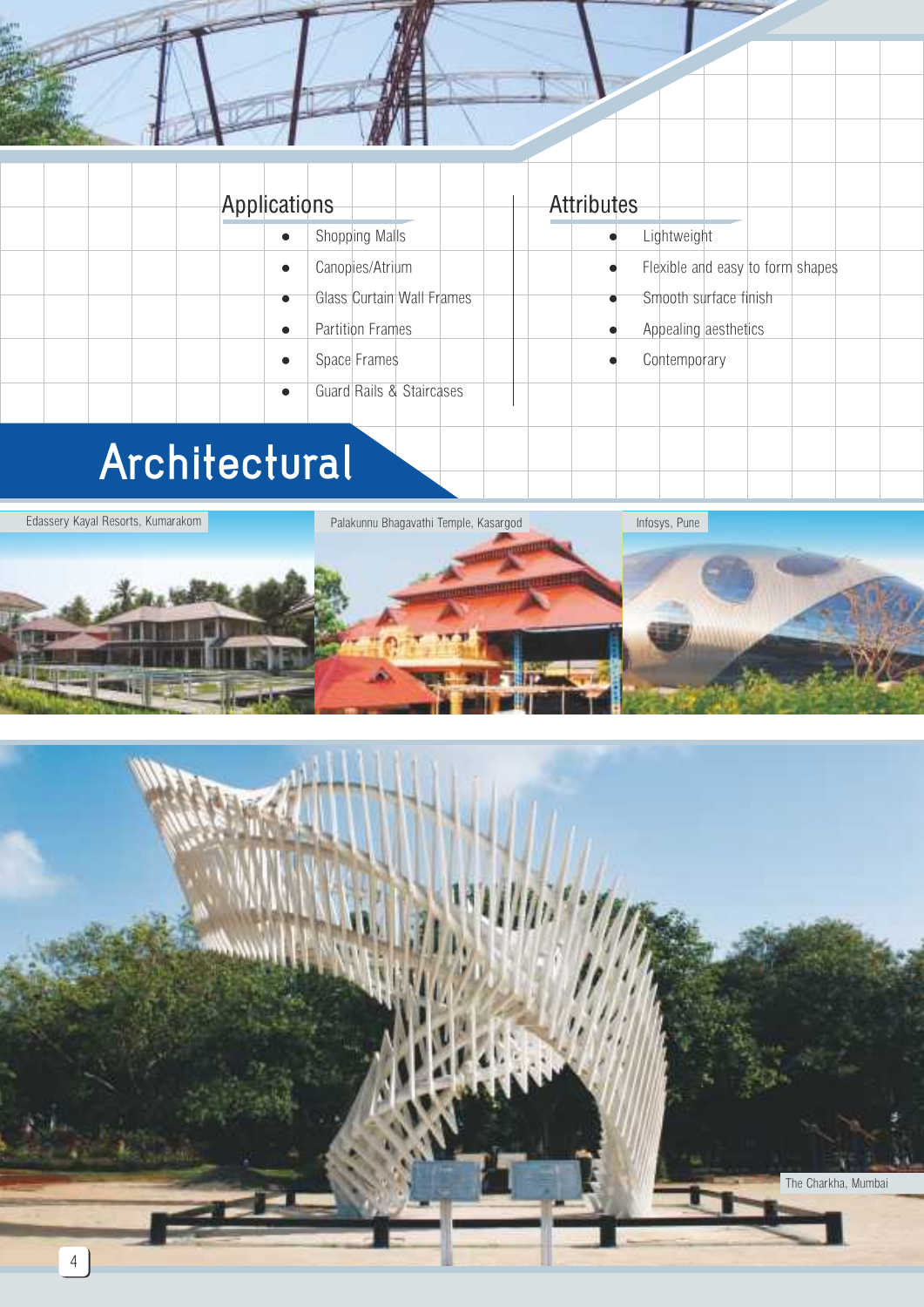# **Infrastructural**

### Applications

**Ciste** 

- l Airport Terminal Buildings
- $\bullet$  Bridges
- **Bus Stands**
- Sign Supporting Structures
- Pedestrian Walkovers (Footbridge)
- Sports Galleries
- Railways Platforms / Foot Over Bridges

### **Attributes**

- $\bullet$  High strength
- More column free space
- Larger & thicker sections
- Ease of fabrication
- $\bullet$  Lightweight



The Manual





5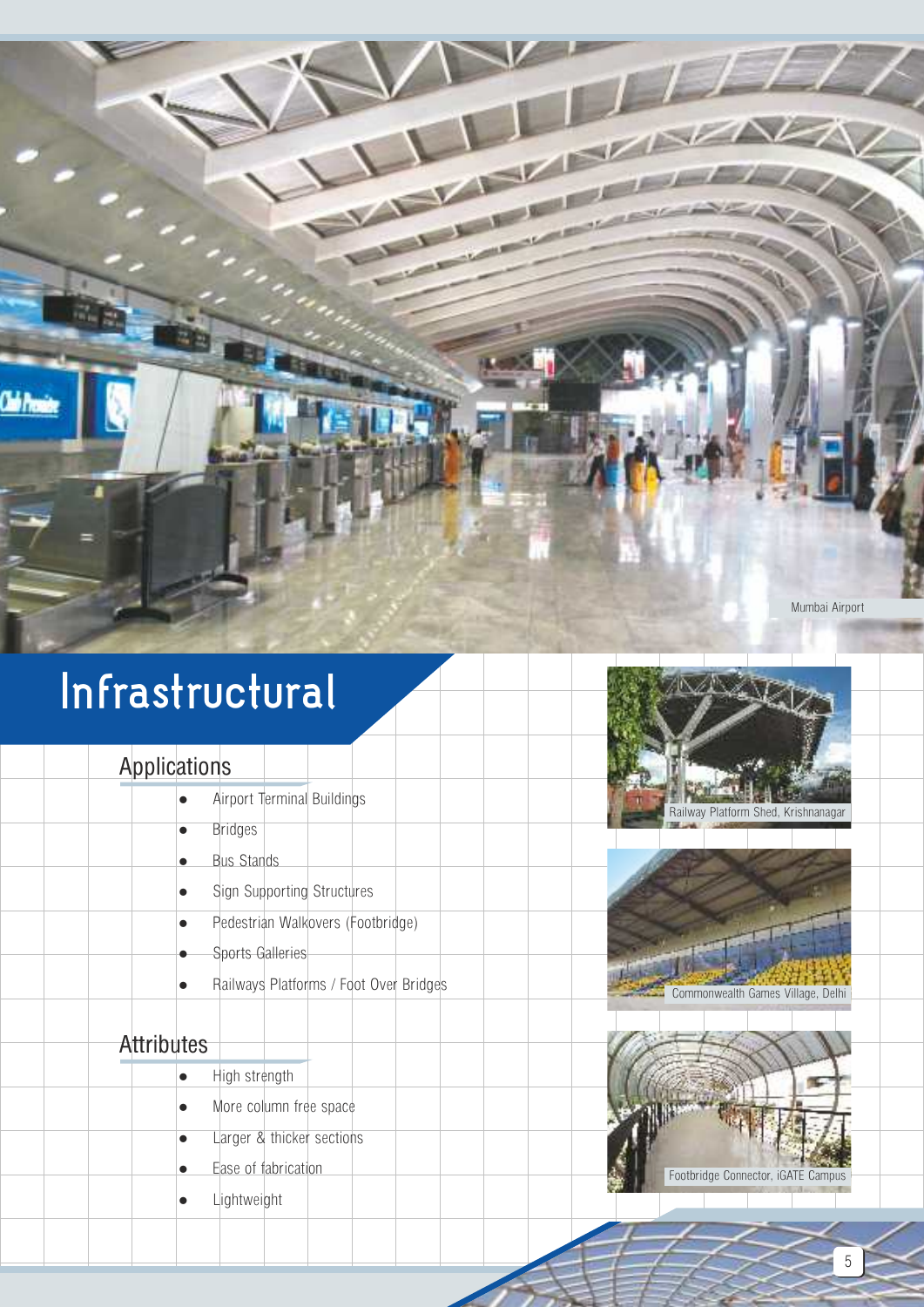

| <b>Industrial Sheds</b><br>Trusses, Columns and Purlins<br>Cost effective<br>Material Storage Racks<br>Mine Roof Support Systems (cogs, props)<br>Pallets<br>Pipe Racks<br>Conveyor Gantries, Trestles<br>Drilling Rigs |                                  | <b>Attributes</b> | Applications |  |
|-------------------------------------------------------------------------------------------------------------------------------------------------------------------------------------------------------------------------|----------------------------------|-------------------|--------------|--|
|                                                                                                                                                                                                                         | High strength to weight ratio    |                   |              |  |
|                                                                                                                                                                                                                         |                                  |                   |              |  |
|                                                                                                                                                                                                                         | Ease of fabrication and erection |                   |              |  |
|                                                                                                                                                                                                                         | Ease of maintenance              |                   |              |  |
|                                                                                                                                                                                                                         | Free from sharp edges            |                   |              |  |
|                                                                                                                                                                                                                         |                                  |                   |              |  |
|                                                                                                                                                                                                                         |                                  |                   |              |  |
|                                                                                                                                                                                                                         |                                  |                   |              |  |
| Steel & Power Plants                                                                                                                                                                                                    |                                  |                   |              |  |

**MARTIN** 

100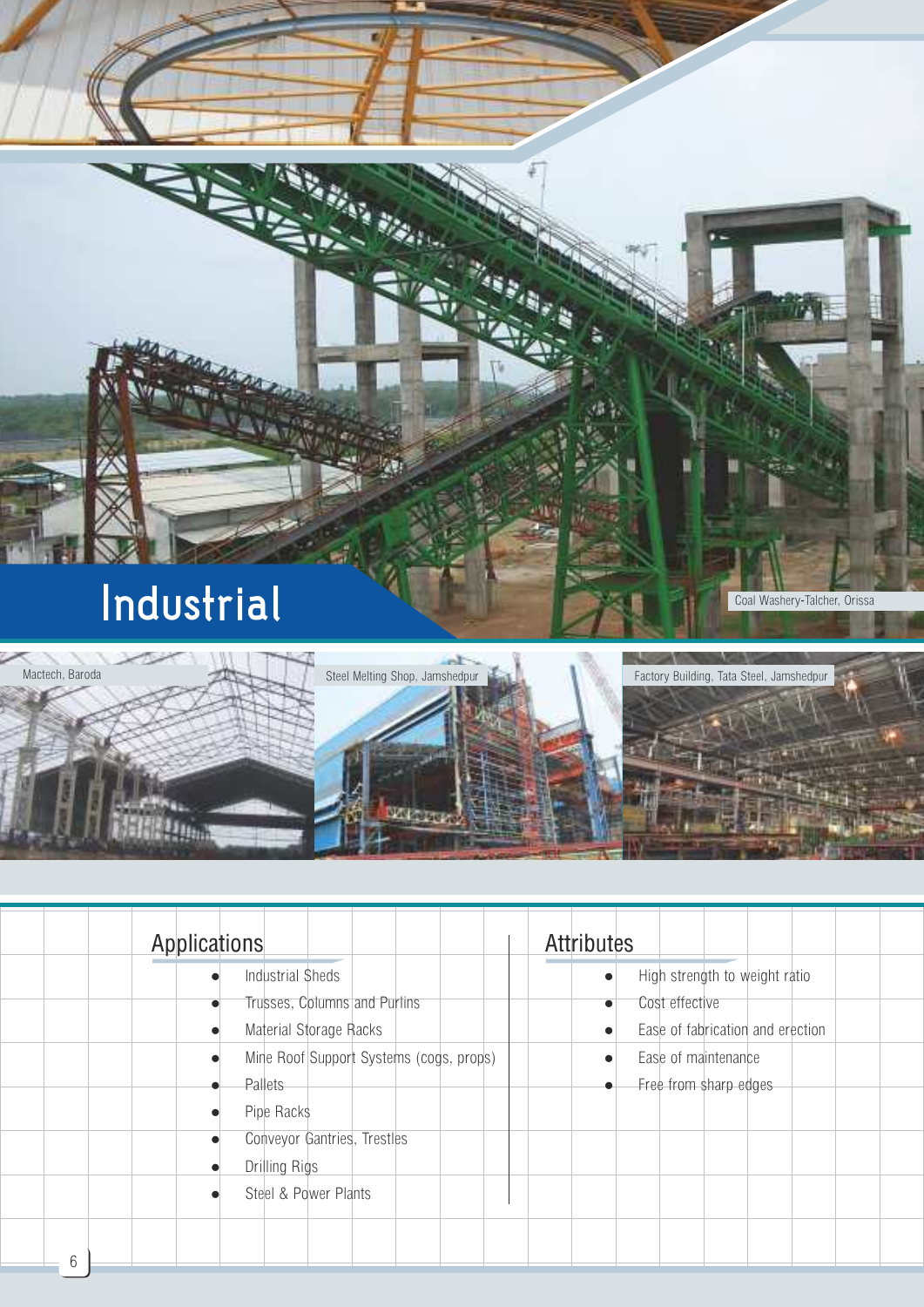# **General Engineering**

### Applications

- Automobile Chassis
- Greenhouse Structures Truck & Bus Body Members
- l Hoarding Structures
- l Amusement Park & Playground Equipment
- **Exhibition Stalls**
- Scaffolding
- **Furniture**
- Solar Power Plant Structures

### **Attributes**

- **Lightweight**
- Ease of fabrication
- High torsional resistance
- Minimal painting area
- Appealing aesthetics







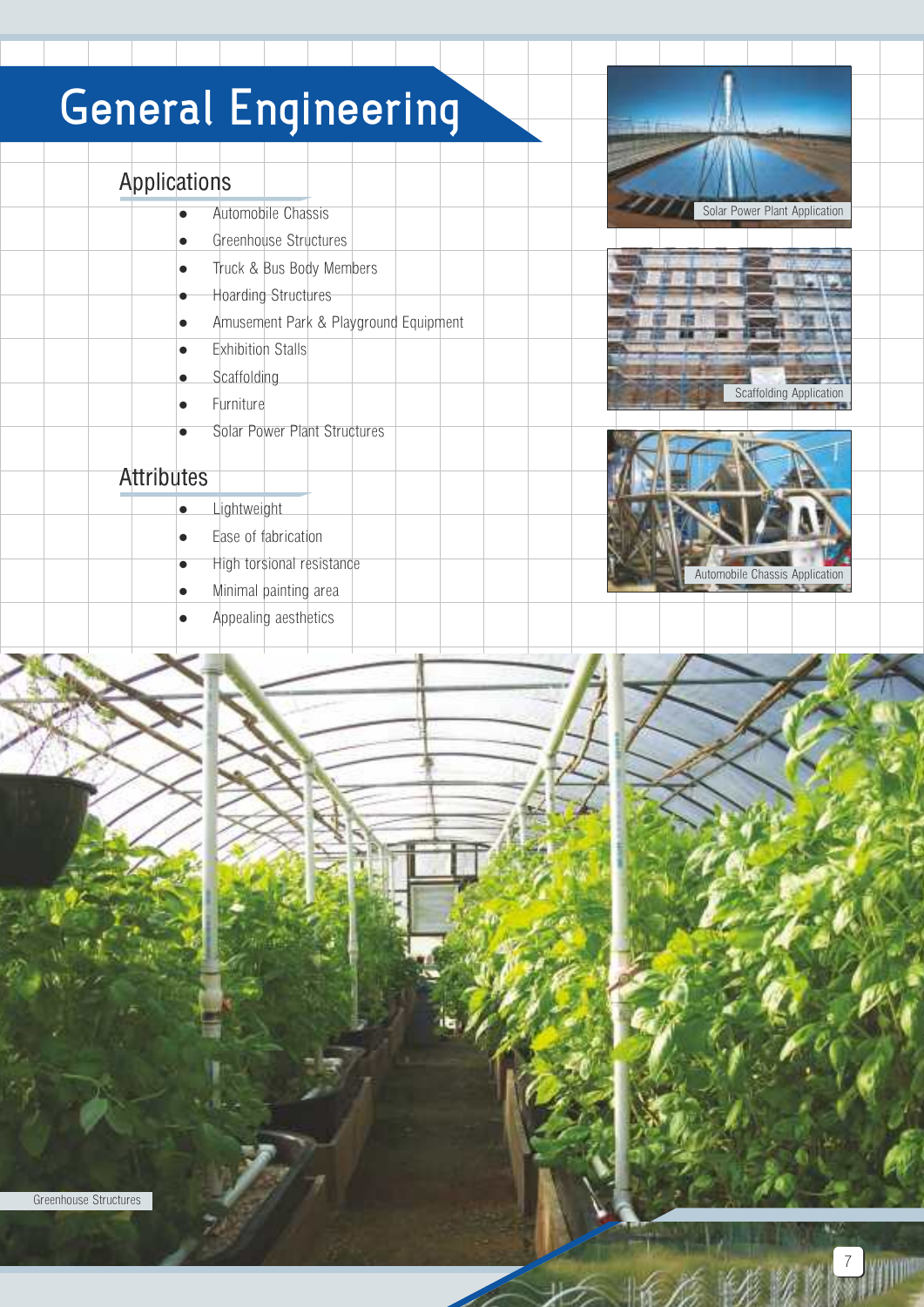$\overline{\mathsf{Y}}$  $\frac{t}{-x}$ 

 $\mathbb{Q}$   $\times$ 

 $\overline{B}$ 

Specification:<br>IS: 4923

# **Section Properties**

**Properties of Tata Structura (Square Hollow Sections)** The Manus of Tata Structura (Square Hollow Sections)

| <b>SHS</b>         | Thickness Sec Area |                               | <b>Unit</b>          | <b>Moment of</b>                              |                                            |                                           | <b>Radius of</b>                                                         |          | <b>Elastic</b>                                                                                              |                                 | 101 UT<br><b>Torsional</b>                             | araac<br><b>Outer</b>                          |
|--------------------|--------------------|-------------------------------|----------------------|-----------------------------------------------|--------------------------------------------|-------------------------------------------|--------------------------------------------------------------------------|----------|-------------------------------------------------------------------------------------------------------------|---------------------------------|--------------------------------------------------------|------------------------------------------------|
| <b>B</b> x B<br>mm | mm                 | $A$ <sub>cm<sup>2</sup></sub> | $\mathsf{W}$<br>Kg/m | <b>Inertia</b><br>$I_{xx}$<br>cm <sup>4</sup> | $\frac{\text{I}_{\text{YY}}}{\text{cm}^4}$ | $\mathbf{r}_{\mathbf{x}\mathbf{x}}$<br>cm | <b>Gyration</b><br>$\mathbf{r}_{\scriptscriptstyle {\mathrm{YY}}}$<br>cm | $Z_{xx}$ | <b>Modulus</b><br>$\frac{\mathsf{Z}_{\scriptscriptstyle {\sf Y}\scriptscriptstyle {\sf Y}}}{\mathsf{cm}^3}$ | $\mathbf{J}$<br>cm <sup>4</sup> | <b>Constants</b><br>$\, {\bf B} \,$<br>cm <sup>3</sup> | <b>Surface</b><br>Area per m<br>$\mathbf{m}^2$ |
| 25x25              | 2.00               | 1.74                          | 1.36                 | 1.48                                          | 1.48                                       | 0.92                                      | 0.92                                                                     | 1.19     | 1.19                                                                                                        | 2.29                            | 1.68                                                   | 0.090                                          |
|                    | 2.60               | 2.16                          | 1.69                 | 1.72                                          | 1.72                                       | 0.89                                      | 0.89                                                                     | 1.38     | 1.38                                                                                                        | 2.68                            | 1.92                                                   | 0.087                                          |
|                    | 3.20               | 2.53                          | 1.98                 | 1.89                                          | 1.89                                       | 0.86                                      | 0.86                                                                     | 1.51     | 1.51                                                                                                        | 2.96                            | 2.07                                                   | 0.084                                          |
| 32x32              | 2.00               | 2.30                          | 1.80                 | 3.36                                          | 3.36                                       | 1.21                                      | 1.21                                                                     | 2.10     | 2.10                                                                                                        | 5.30                            | 3.05                                                   | 0.118                                          |
|                    | 2.60               | 2.88                          | 2.26                 | 4.02                                          | 4.02                                       | 1.18                                      | 1.18                                                                     | 2.51     | 2.51                                                                                                        | 6.45                            | 3.63                                                   | 0.115                                          |
|                    | 3.20               | 3.42                          | 2.69                 | 4.54                                          | 4.54                                       | 1.15                                      | 1.15                                                                     | 2.84     | 2.84                                                                                                        | 7.41                            | 4.07                                                   | 0.112                                          |
| 38x38              | 2.60               | 3.51                          | 2.75                 | 7.14                                          | 7.14                                       | 1.43                                      | 1.43                                                                     | 3.76     | 3.76                                                                                                        | 11.51                           | 5.49                                                   | 0.139                                          |
|                    | 3.20               | 4.19                          | 3.29                 | 8.18                                          | 8.18                                       | 1.40                                      | 1.40                                                                     | 4.30     | 4.30                                                                                                        | 13.45                           | 6.28                                                   | 0.136                                          |
|                    | 4.00               | 5.03                          | 3.95                 | 9.26                                          | 9.26                                       | 1.36                                      | 1.36                                                                     | 4.87     | 4.87                                                                                                        | 15.67                           | 7.12                                                   | 0.131                                          |
| 40x40              | 2.60               | 3.72                          | 2.92                 | 8.45                                          | 8.45                                       | 1.51                                      | 1.51                                                                     | 4.22     | 4.22                                                                                                        | 13.63                           | 6.20                                                   | 0.147                                          |
|                    | 3.20               | 4.45                          | 3.49                 | 9.72                                          | 9.72                                       | 1.48                                      | 1.48                                                                     | 4.86     | 4.86                                                                                                        | 16.00                           | 7.12                                                   | 0.144                                          |
|                    | 4.00               | 5.35                          | 4.20                 | 11.07                                         | 11.07                                      | 1.44                                      | 1.44                                                                     | 5.54     | 5.54                                                                                                        | 18.75                           | 8.12                                                   | 0.139                                          |
| 50x50              | 2.60               | 4.76                          | 3.74                 | 17.47                                         | 17.47                                      | 1.92                                      | 1.92                                                                     | 6.99     | 6.99                                                                                                        | 28.53                           | 10.37                                                  | 0.187                                          |
|                    | 2.90               | 5.25                          | 4.12                 | 18.99                                         | 18.99                                      | 1.90                                      | 1.90                                                                     | 7.60     | 7.60                                                                                                        | 31.15                           | 11.23                                                  | 0.185                                          |
|                    | 3.60               | 6.35                          | 4.98                 | 22.15                                         | 22.15                                      | 1.87                                      | 1.87                                                                     | 8.86     | 8.86                                                                                                        | 36.58                           | 12.98                                                  | 0.181                                          |
|                    | 4.50               | 7.67                          | 6.02                 | 25.50                                         | 25.50                                      | 1.82                                      | 1.82                                                                     | 10.20    | 10.20                                                                                                       | 41.99                           | 14.68                                                  | 0.177                                          |
| 60x60              | 2.60               | 5.80                          | 4.55                 | 31.33                                         | 31.33                                      | 2.33                                      | 2.33                                                                     | 10.44    | 10.44                                                                                                       | 50.08                           | 15.52                                                  | 0.227                                          |
|                    | 3.20               | 7.01                          | 5.50                 | 36.94                                         | 36.94                                      | 2.30                                      | 2.30                                                                     | 12.31    | 12.31                                                                                                       | 60.02                           | 18.31                                                  | 0.224                                          |
|                    | 4.00               | 8.55                          | 6.71                 | 43.55                                         | 43.55                                      | 2.26                                      | 2.26                                                                     | 14.52    | 14.52                                                                                                       | 72.41                           | 21.62                                                  | 0.219                                          |
|                    | 4.80               | 10.01                         | 7.85                 | 49.22                                         | 49.22                                      | 2.22                                      | 2.22                                                                     | 16.41    | 16.41                                                                                                       | 83.86                           | 24.51                                                  | 0.215                                          |
| 72x72              | 3.20               | 8.54                          | 6.71                 | 66.32                                         | 66.32                                      | 2.79                                      | 2.79                                                                     | 18.42    | 18.42                                                                                                       | 106.81                          | 27.47                                                  | 0.272                                          |
|                    | 4.00               | 10.47                         | 8.22                 | 79.03                                         | 79.03                                      | 2.75                                      | 2.75                                                                     | 21.95    | 21.95                                                                                                       | 129.85                          | 32.78                                                  | 0.267                                          |
|                    | 4.80               | 12.31                         | 9.66                 | 90.31                                         | 90.31                                      | 2.71                                      | 2.71                                                                     | 25.09    | 25.09                                                                                                       | 151.55                          | 37.55                                                  | 0.263                                          |
| 80x80              | 3.20               | 9.57                          | 7.51                 | 92.71                                         | 92.71                                      | 3.11                                      | 3.11                                                                     | 23.18    | 23.18                                                                                                       | 148.55                          | 34.60                                                  | 0.304                                          |
|                    | 4.00               | 11.75                         | 9.22                 | 111.04                                        | 111.04                                     | 3.07                                      | 3.07                                                                     | 27.76    | 27.76                                                                                                       | 181.22                          | 41.49                                                  | 0.299                                          |
|                    | 4.80               | 13.85                         | 10.87                | 127.58                                        | 127.58                                     | 3.04                                      | 3.04                                                                     | 31.89    | 31.89                                                                                                       | 212.26                          | 47.77                                                  | 0.295                                          |
| 91.5x91.5          | 3.60               | 12.32                         | 9.67                 | 156.49                                        | 156.49                                     | 3.56                                      | 3.56                                                                     | 34.21    | 34.21                                                                                                       | 251.17                          | 51.14                                                  | 0.347                                          |
|                    | 4.50               | 15.14                         | 11.88                | 187.57                                        | 187.57                                     | 3.52                                      | 3.52                                                                     | 41.00    | 41.00                                                                                                       | 306.78                          | 61.40                                                  | 0.343                                          |
|                    | 5.40               | 17.85                         | 14.01                | 215.68                                        | 215.68                                     | 3.48                                      | 3.48                                                                     | 47.14    | 47.14                                                                                                       | 359.76                          | 70.77                                                  | 0.338                                          |
| 100x100            | 4.00               | 14.95                         | 11.73                | 226.35                                        | 226.35                                     | 3.89                                      | 3.89                                                                     | 45.27    | 45.27                                                                                                       | 364.75                          | 67.50                                                  | 0.379                                          |
|                    | 5.00               | 18.36                         | 14.41                | 271.10                                        | 271.10                                     | 3.84                                      | 3.84                                                                     | 54.22    | 54.22                                                                                                       | 441.84                          | 80.54                                                  | 0.374                                          |
|                    | 6.00               | 21.63                         | 16.98                | 311.47                                        | 311.47                                     | 3.79                                      | 3.79                                                                     | 62.29    | 62.29                                                                                                       | 511.80                          | 92.06                                                  | 0.369                                          |
| 113.5x113.5        | 4.80               | 20.28                         | 15.92                | 393.30                                        | 393.30                                     | 4.40                                      | 4.40                                                                     | 69.30    | 69.30                                                                                                       | 637.45                          | 103.89                                                 | 0.429                                          |
|                    | 5.40               | 22.60                         | 17.74                | 432.58                                        | 432.58                                     | 4.38                                      | 4.38                                                                     | 76.23    | 76.23                                                                                                       | 708.69                          | 114.41                                                 | 0.426                                          |
| 132x132            | 4.80               | 23.83                         | 18.71                | 634.39                                        | 634.39                                     | 5.16                                      | 5.16                                                                     | 96.12    | 96.12                                                                                                       | 1018.30                         | 144.11                                                 | 0.503                                          |
|                    | 5.40               | 26.60                         | 20.88                | 700.11                                        | 700.11                                     | 5.13                                      | 5.13                                                                     | 106.08   | 106.08                                                                                                      | 1134.25                         | 159.18                                                 | 0.500                                          |
| 150x150            | 4.00               | 22.95                         | 18.01                | 807.82                                        | 807.82                                     | 5.93                                      | 5.93                                                                     | 107.71   | 107.71                                                                                                      | 1273.46                         | 161.38                                                 | 0.579                                          |
|                    | 5.00               | 28.36                         | 22.26                | 982.12                                        | 982.12                                     | 5.89                                      | 5.89                                                                     | 130.95   | 130.95                                                                                                      | 1569.09                         | 196.38                                                 | 0.574                                          |
|                    | 6.00               | 33.63                         | 26.40                | 1145.91                                       | 1145.91                                    | 5.84                                      | 5.84                                                                     | 152.79   | 152.79                                                                                                      | 1856.18                         | 229.44                                                 | 0.569                                          |
|                    | 8.00               | 43.79                         | 34.38                | 1443.00                                       | 1443.00                                    | 5.74                                      | 5.74                                                                     | 192.40   | 192.40                                                                                                      | 2405.78                         | 290.12                                                 | 0.559                                          |
| 180x180            | 4.00               | 27.75                         | 21.78                | 1421.74                                       | 1421.74                                    | 7.16                                      | 7.16                                                                     | 157.97   | 157.97                                                                                                      | 2224.31                         | 236.76                                                 | 0.699                                          |
|                    | 5.00               | 34.36                         | 26.97                | 1736.87                                       | 1736.87                                    | 7.11                                      | 7.11                                                                     | 192.99   | 192.99                                                                                                      | 2747.93                         | 289.40                                                 | 0.694                                          |
|                    | 6.00               | 40.83                         | 32.05                | 2036.52                                       | 2036.52                                    | 7.06                                      | 7.06                                                                     | 226.28   | 226.28                                                                                                      | 3259.23                         | 339.65                                                 | 0.689                                          |
|                    | 8.00               | 53.39                         | 41.91                | 2590.73                                       | 2590.73                                    | 6.97                                      | 6.97                                                                     | 287.86   | 287.86                                                                                                      | 4246.16                         | 433.32                                                 | 0.679                                          |
| 220x220            | 5.00               | 42.36                         | 33.25                | 3238.12                                       | 3238.12                                    | 8.74                                      | 8.74                                                                     | 294.37   | 294.37                                                                                                      | 5083.17                         | 440.67                                                 | 0.854                                          |
|                    | 6.00               | 50.43                         | 39.59                | 3813.36                                       | 3813.36                                    | 8.70                                      | 8.70                                                                     | 346.67   | 346.67                                                                                                      | 6034.53                         | 520.18                                                 | 0.849                                          |
|                    | 8.00               | 66.19                         | 51.96                | 4894.99                                       | 4894.99                                    | 8.60                                      | 8.60                                                                     | 445.00   | 445.00                                                                                                      | 7897.48                         | 668.99                                                 | 0.839                                          |
|                    | 10.00              | 81.43                         | 63.92                | 5887.19                                       | 5887.19                                    | 8.50                                      | 8.50                                                                     | 535.20   | 535.20                                                                                                      | 9549.15                         | 796.48                                                 | 0.829                                          |
| 250x250            | 6.00               | 57.63                         | 45.24                | 5672.00                                       | 5672.00                                    | 9.92                                      | 9.92                                                                     | 453.76   | 453.76                                                                                                      | 8920.44                         | 680.77                                                 | 0.969                                          |
|                    | 8.00               | 75.79                         | 59.50                | 7315.65                                       | 7315.65                                    | 9.82                                      | 9.82                                                                     | 585.25   | 585.25                                                                                                      | 11702.07                        | 879.31                                                 | 0.959                                          |
|                    | 10.00              | 93.43                         | 73.34                | 8842.29                                       | 8842.29                                    | 9.73                                      | 9.73                                                                     | 707.38   | 707.38                                                                                                      | 14248.15                        | 1054.68                                                | 0.949                                          |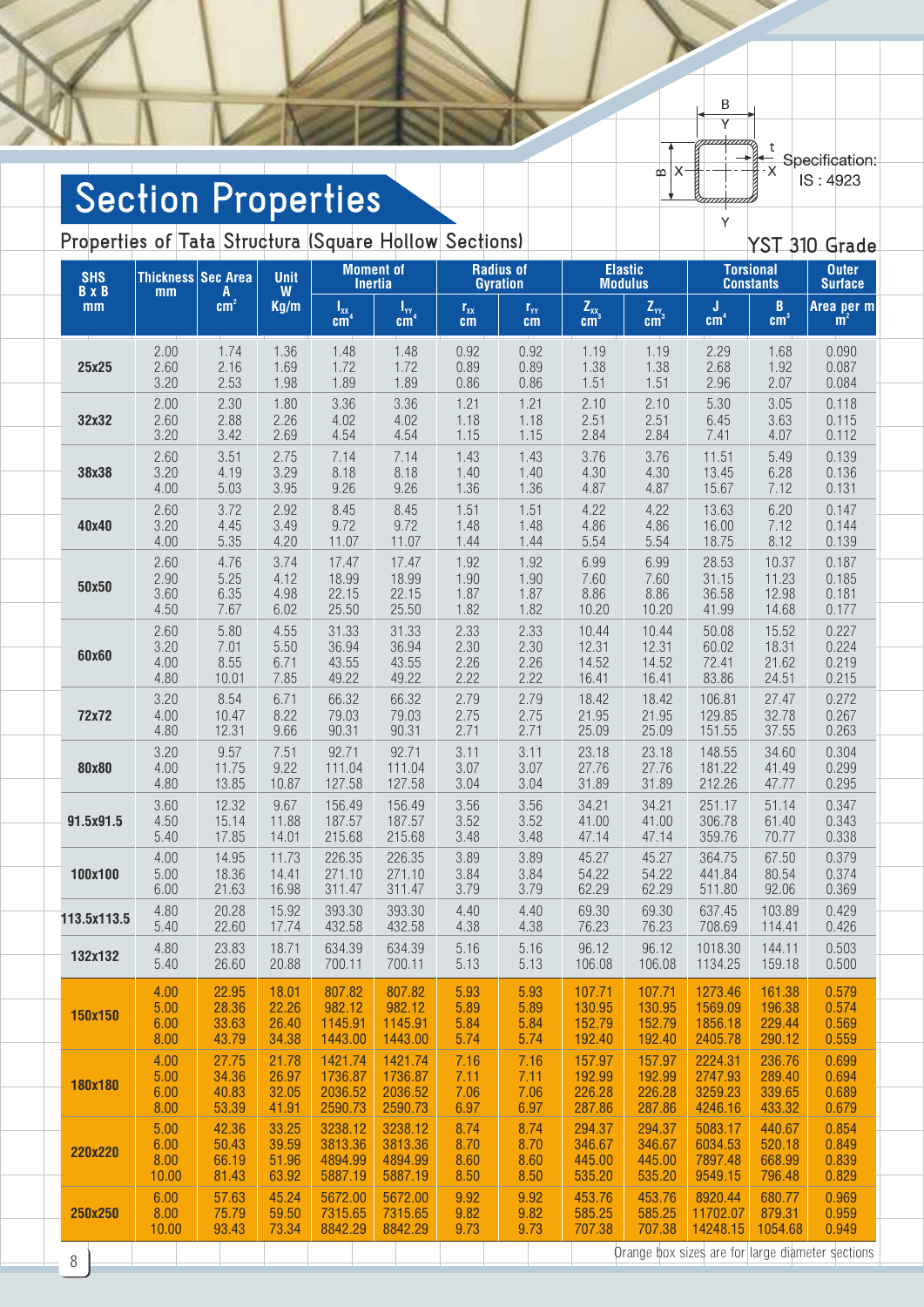# **Product Range Availability**



### **Product Range : Square Hollow Sections (SHS)**

|              |              | <b>Tube Dimension</b><br>(mm) |     |     |     |     |     |     | <b>Wall Thickness</b><br>$(mm) = t$ |     |     |     |     |     |      |
|--------------|--------------|-------------------------------|-----|-----|-----|-----|-----|-----|-------------------------------------|-----|-----|-----|-----|-----|------|
|              | $\, {\bf B}$ | $\, {\bf B}$                  | 2.0 | 2.6 | 2.9 | 3.2 | 3.6 | 4.0 | 4.5                                 | 4.8 | 5.0 | 5.4 | 6.0 | 8.0 | 10.0 |
|              | 25           | 25                            |     |     |     |     |     |     |                                     |     |     |     |     |     |      |
|              | 32           | 32                            |     |     |     |     |     |     |                                     |     |     |     |     |     |      |
|              | 38           | 38                            |     |     |     |     |     |     |                                     |     |     |     |     |     |      |
|              | 40           | 40                            |     |     |     |     |     |     |                                     |     |     |     |     |     |      |
|              | $50\,$       | 50                            |     |     |     |     |     |     |                                     |     |     |     |     |     |      |
|              | 60           | 60                            |     |     |     |     |     |     |                                     |     |     |     |     |     |      |
| Section Size | 72           | 72                            |     |     |     |     |     |     |                                     |     |     |     |     |     |      |
|              | $80\,$       | $80\,$                        |     |     |     |     |     |     |                                     |     |     |     |     |     |      |
|              | 91.5         | 91.5                          |     |     |     |     |     |     |                                     |     |     |     |     |     |      |
|              | 100          | 100                           |     |     |     |     |     |     |                                     |     |     |     |     |     |      |
|              | 113.5        | 113.5                         |     |     |     |     |     |     |                                     |     |     |     |     |     |      |
|              | 132          | 132                           |     |     |     |     |     |     |                                     |     |     |     |     |     |      |
|              | 150          | 150                           |     |     |     |     |     |     |                                     |     |     |     |     |     |      |
|              | 180          | 180                           |     |     |     |     |     |     |                                     |     |     |     |     |     |      |
|              | 220          | 220                           |     |     |     |     |     |     |                                     |     |     |     |     |     |      |
|              | 250          | 250                           |     |     |     |     |     |     |                                     |     |     |     |     |     |      |

Orange box sizes are for large diameter sections

Indicates presently rolled sections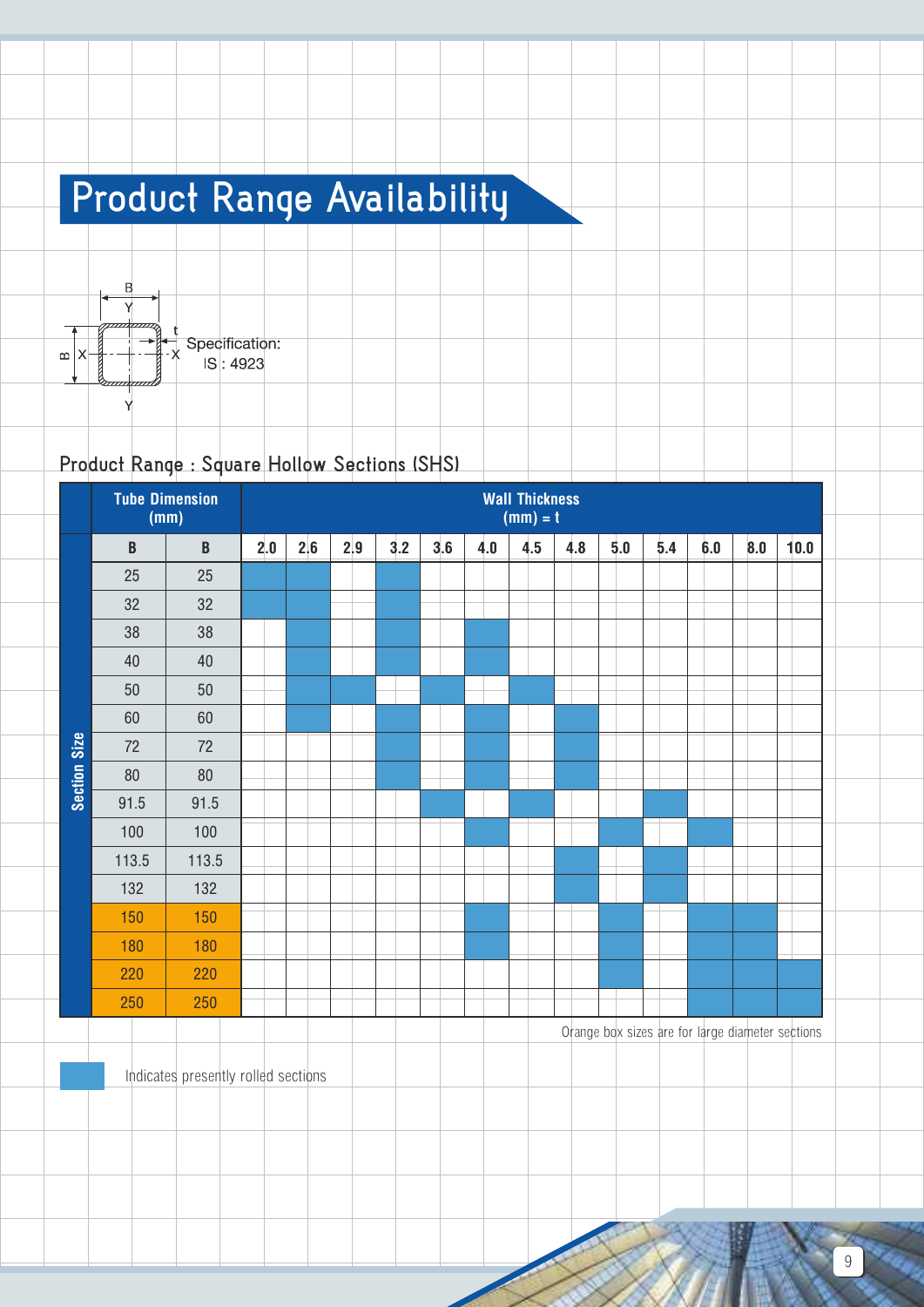Specification:

 $\overline{B}$  $\overline{v}$ 

 $\bigcap$ 

IS: 4923

## **Section Properties**

**MIXERS** 

Ñ

**Properties of Tata Structura (Rectangular Hollow Sections) YST 310 Grade RHS DxB mm Thickness mm Sec Area A**  $cm<sup>2</sup>$ **Unit W Kg/m Moment of Inertia Radius of Gyration Elastic Modulus Torsional Constants Outer Surface l**<sub>xx</sub><sup>4</sup> **IYY 4 cm**  $r_{xx}$ **cm rYY cm ZXX 3 cm ZYY 3 cm J**  $cm<sup>4</sup>$ **B 3 cm Area per m <sup>2</sup> <sup>m</sup>** 2.00 2.74 2.15 8.38 2.81 1.75 1.01 3.35 2.25 6.79 3.79 0.142 2.60 3.46 2.71 10.16 3.36 1.71 0.99 4.06 2.69 8.27 4.53 0.137 **50x25** 3.20 4.13 3.24 11.63 3.80 1.68 0.96 4.65 3.04 9.52 5.12 0.134 4.00 4.95 3.88 13.13 4.23 1.63 0.92 5.25 3.38 10.86 5.69 0.129 2.60 4.76 3.73 22.76 12.09 2.19 1.59 7.59 6.05 25.59 9.83 0.187 2.90 5.25 4.12 24.74 13.11 2.17 1.58 8.25 6.56 28.02 10.66 0.185 **60x40** 3.60 6.35 4.98 28.90 15.23 2.13 1.55 9.63 7.62 33.30 12.41 0.181 4.50 7.67 6.02 33.31 17.44 2.08 1.51 11.10 8.72 39.34 14.29 0.177 2.60 4.70 3.69 25.15 8.43 2.31 1.34 7.62 5.11 20.75 8.71 0.185 2.90 5.19 4.07 27.33 9.12 2.29 1.33 8.28 5.53 22.65 9.43 0.183 **66x33** 3.60 6.28 4.93 31.87 10.52 2.25 1.29 9.66 6.37 26.71 10.90 0.179 4.50 7.58 5.95 36.64 11.93 2.20 1.25 11.10 7.23 31.21 12.43 0.175 2.60 5.80 4.55 46.58 15.74 2.84 1.65 11.65 7.87 38.50 13.46 0.227 3.20 7.01 5.50 54.94 18.41 2.80 1.62 13.74 9.21 45.83 15.78 0.224 **80x40** 4.00 8.55 6.71 64.79 21.49 2.75 1.59 16.20 10.74 54.77 18.49 0.219 4.80 10.01 7.85 73.22 24.03 2.71 1.55 18.30 12.02 62.81 20.79 0.215 3.20 8.54 6.71 98.61 33.28 3.40 1.97 20.54 13.87 82.13 23.82 0.272 **96x48** 4.00 10.47 8.22 117.54 39.32 3.35 1.94 24.49 16.38 99.11 28.24 0.267 4.80 12.31 9.66 134.35 44.55 3.30 1.90 27.99 18.56 114.80 32.14 0.263 3.60 12.32 9.67 232.61 78.83 4.34 2.53 38.13 25.84 193.91 44.50 0.347 **122x61** 4.50 15.14 11.88 278.94 93.78 4.29 2.49 45.73 30.75 235.39 53.13 0.343 5.40 17.85 14.01 320.83 107.03 4.24 2.45 52.60 35.09 274.29 60.89 0.338 4.80 20.28 15.92 555.16 228.50 5.23 3.36 76.57 55.73 534.27 94.45 0.429 **145x82** 5.40 22.60 17.74 610.85 250.59 5.20 3.33 84.26 61.12 592.70 103.81 0.426 4.80 23.83 18.71 917.13 346.91 6.20 3.82 106.64 75.41 826.04 128.85 0.503 **172x92** 5.40 26.59 20.88 1012.47 381.74 6.17 3.79 117.73 82.99 918.10 142.04 0.500 4.00 22.95 18.01 1199.71 410.78 7.23 4.23 119.97 82.16 991.47 141.46 0.579 5.00 28.36 22.26 1459.25 496.94 7.17 4.19 145.93 99.39 1216.96 171.53 0.574 **200x100** 6.00 33.63 26.40 1703.31 576.91 7.12 4.14 170.33 115.38 1434.03 199.68 0.569 8.00 43.79 34.38 2146.21 719.19 7.00 4.05 214.62 143.84 1843.86 250.68 0.559 4.00 27.75 21.78 2110.72 725.35 8.72 5.11 175.89 120.89 1736.39 208.03 0.699 5.00 34.36 26.97 2579.67 882.47 8.67 5.07 214.97 147.08 2138.48 253.55 0.694 **240x120** 6.00 40.83 32.05 3025.91 1030.45 8.61 5.02 252.16 171.74 2528.39 296.70 0.689 8.00 53.39 41.91 3851.84 1299.95 8.49 4.93 320.99 216.66 3272.90 376.29 0.679 6.00 51.63 40.53 6073.51 2079.57 10.85 6.35 404.90 277.28 5034.64 478.20 0.869 **300x150** 8.00 67.79 53.22 7807.95 2654.12 10.73 6.26 520.53 353.88 6559.05 612.64 0.859 10.00 83.43 65.49 9403.90 3173.71 10.62 6.17 626.93 423.16 8011.67 736.01 0.848 6.00 57.63 45.24 7370.23 3962.19 11.31 8.29 491.35 396.22 8186.02 650.85 0.969 **300x200** 8.00 75.79 59.50 9513.66 5097.04 11.20 8.20 634.24 509.70 10722.83 839.51 0.959 10.00 93.43 73.34 11507.24 6144.30 11.10 8.11 767.15 614.43 13169.70 1015.43 0.948 Orange box sizes are for large diameter sections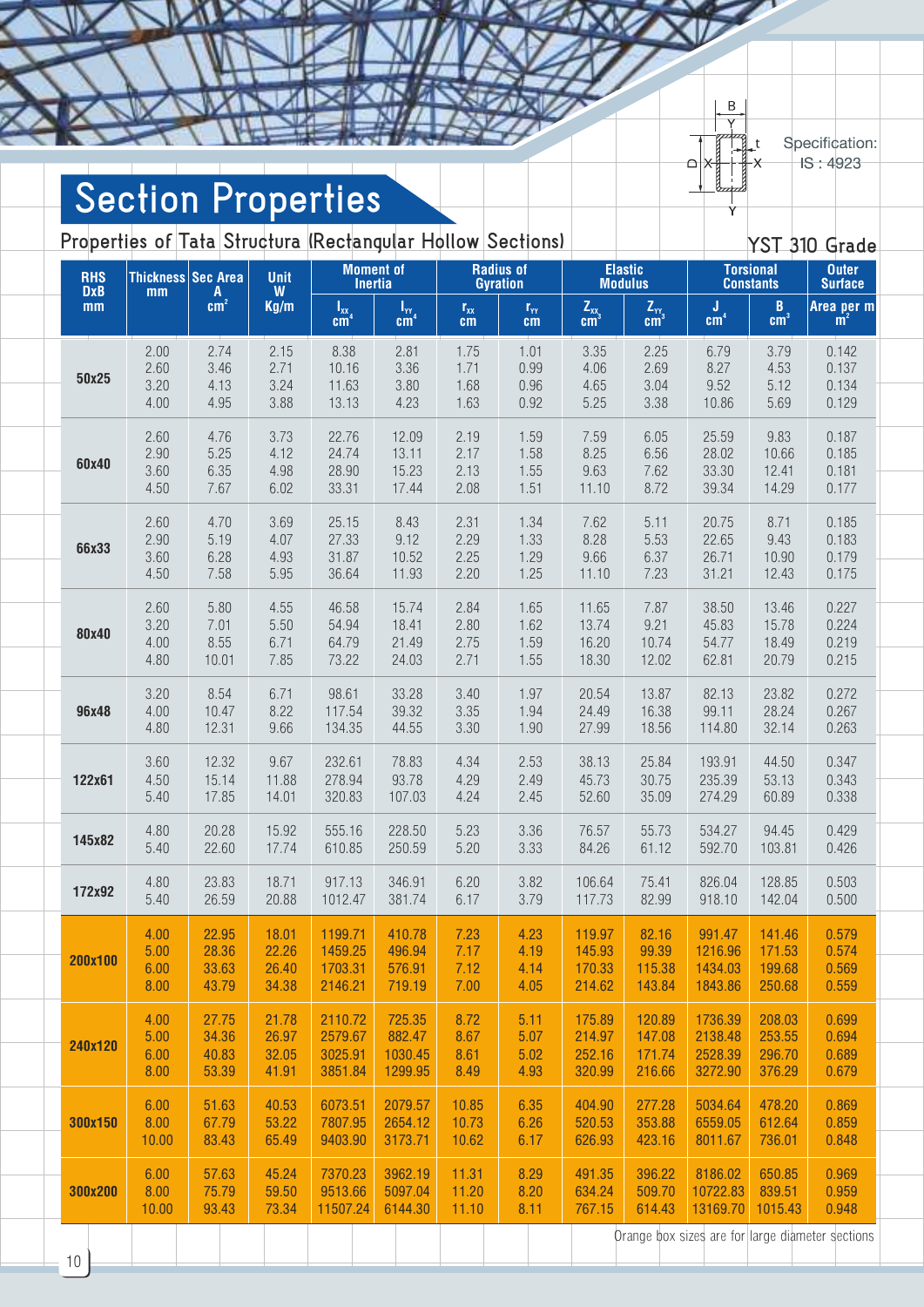# **Product Range Availability**



Specification: IS: 4923

### **Product Range : Rectangular Hollow Sections (RHS)**

|                     |     | <b>Tube Dimension</b><br>(mm) |     |     |     |     |     |     | <b>Wall Thickness</b><br>$(mm) = t$ |     |     |     |     |     |      |
|---------------------|-----|-------------------------------|-----|-----|-----|-----|-----|-----|-------------------------------------|-----|-----|-----|-----|-----|------|
|                     | D   | $\, {\bf B}$                  | 2.0 | 2.6 | 2.9 | 3.2 | 3.6 | 4.0 | 4.5                                 | 4.8 | 5.0 | 5.4 | 6.0 | 8.0 | 10.0 |
|                     | 50  | 25                            |     |     |     |     |     |     |                                     |     |     |     |     |     |      |
|                     | 60  | 40                            |     |     |     |     |     |     |                                     |     |     |     |     |     |      |
|                     | 66  | 33                            |     |     |     |     |     |     |                                     |     |     |     |     |     |      |
|                     | 80  | 40                            |     |     |     |     |     |     |                                     |     |     |     |     |     |      |
|                     | 96  | 48                            |     |     |     |     |     |     |                                     |     |     |     |     |     |      |
| <b>Section Size</b> | 122 | 61                            |     |     |     |     |     |     |                                     |     |     |     |     |     |      |
|                     | 145 | 82                            |     |     |     |     |     |     |                                     |     |     |     |     |     |      |
|                     | 172 | 92                            |     |     |     |     |     |     |                                     |     |     |     |     |     |      |
|                     | 200 | 100                           |     |     |     |     |     |     |                                     |     |     |     |     |     |      |
|                     | 240 | 120                           |     |     |     |     |     |     |                                     |     |     |     |     |     |      |
|                     | 300 | 150                           |     |     |     |     |     |     |                                     |     |     |     |     |     |      |
|                     | 300 | 200                           |     |     |     |     |     |     |                                     |     |     |     |     |     |      |

Orange box sizes are for large diameter sections

Indicates presently rolled sections

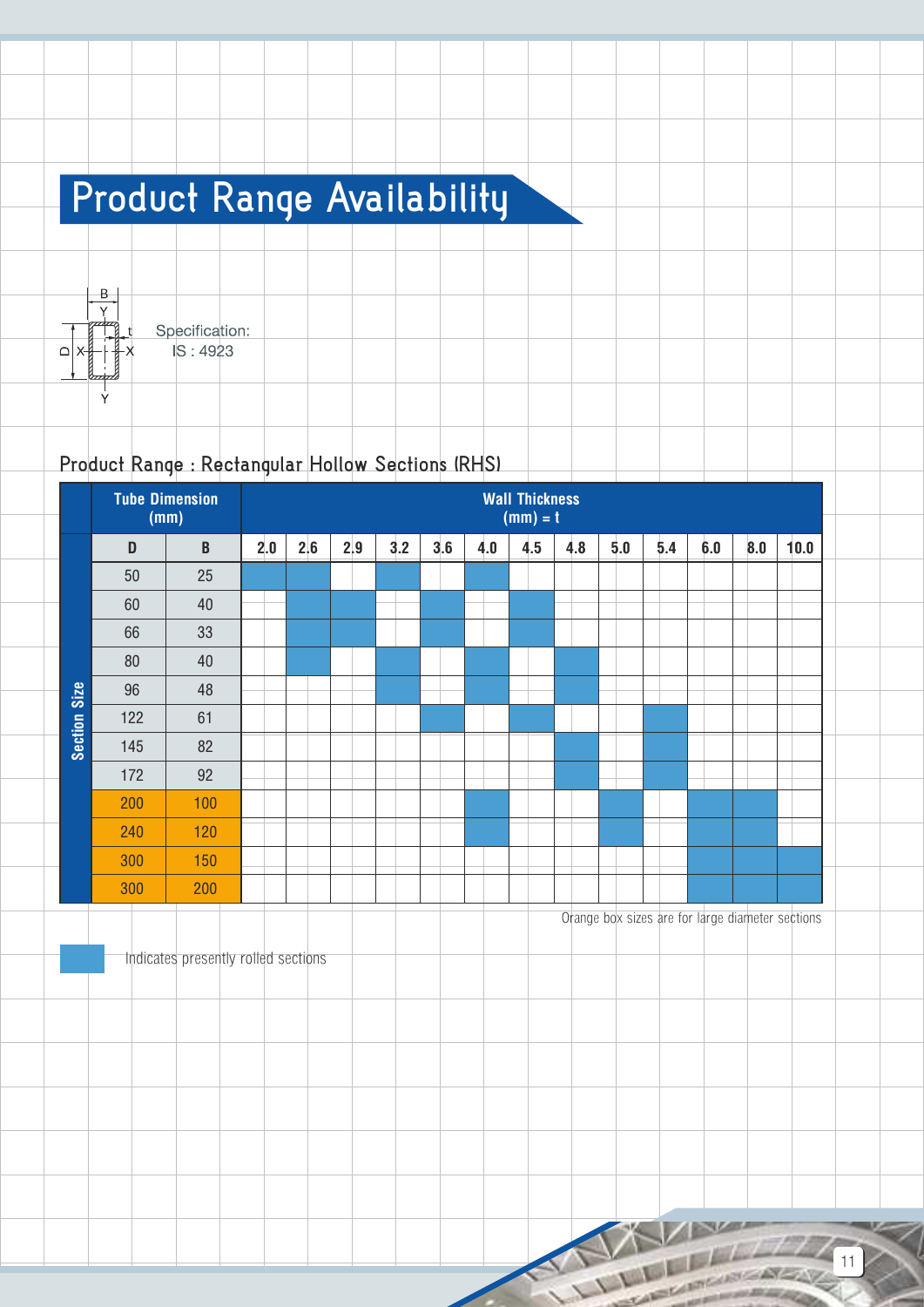OD  $\overline{Y}$ Specification:  $\overline{\mathsf{x}}$ IS: 1161  $\mathbf{\hat{x}}$ Y **YST 310 Grade Weight Thickness Radius of Outside Area of Outer Surface Moment Section Gyration Diameter Cross Section Area/m of Inertia Modulus 2 2 4 3 mm mm kg/m cm cm /m cm cm cm** 2.00 0.95 1.21 0.57 0.54 0.69 3.20 1.44 1.82 0.75 0.70 0.65 2.30 1.38 1.78 1.36 1.01 0.87 3.20 1.87 2.38 1.70 1.26 0.84 2.60 1.98 2.54 3.09 1.83 1.10 4.00 2.93 3.73 4.19 4.19 2.48 1.05 2.60 2.54 3.25 6.47 3.05 1.41 4.00 3.79 4.82 8.99 4.24 1.36 2.90 3.23 4.13 10.70 4.43 1.61 4.00 4.37 1.556 1 1.377 5.70 1.57 2.90 4.08 5.23 21.59 7.16 2.03 4.50 6.19 7.88 30.90 10.20 1.98 3.20 5.71 7.32 48.79 12.82 2.58 4.50 7.93 10.10 65.12 17.10 2.54  $3.20$  6.72 |  $8.61$  | 79.23 17.82 3.03

**Section Properties**

**Nominal**

**Properties of Tata Structura (Circular Hollow Sections)**

| <b>Bore</b> | <b>Diameter</b> |                               |                                  | <b>Cross Section</b>             | Area/m             | of Inertia                               | <b>Modulus</b>                       | <b>Gyration</b>              |
|-------------|-----------------|-------------------------------|----------------------------------|----------------------------------|--------------------|------------------------------------------|--------------------------------------|------------------------------|
| mm          | mm              | mm                            | kg/m                             | cm <sup>2</sup>                  | cm <sup>2</sup> /m | cm <sup>4</sup>                          | cm <sup>3</sup>                      | cm                           |
| 15          | 21.3            | 2.00<br>2.60<br>3.20          | 0.95<br>1.21<br>1.44             | 1.21<br>1.53<br>1.82             | 669                | 0.57<br>0.69<br>0.75                     | 0.54<br>0.64<br>0.70                 | 0.69<br>0.66<br>0.65         |
| 20          | 26.9            | 2.30<br>2.60<br>3.20          | 1.38<br>1.56<br>1.87             | 1.78<br>1.98<br>2.38             | 845                | 1.36<br>1.48<br>1.70                     | 1.01<br>1.10<br>1.26                 | 0.87<br>0.86<br>0.84         |
| 25          | 33.7            | 2.60<br>3.20<br>4.00          | 1.98<br>2.41<br>2.93             | 2.54<br>3.06<br>3.73             | 1059               | 3.09<br>3.61<br>4.19                     | 1.83<br>2.14<br>2.48                 | 1.10<br>1.08<br>1.05         |
| 32          | 42.4            | 2.60<br>3.20<br>4.00          | 2.54<br>3.01<br>3.79             | 3.25<br>3.94<br>4.82             | 1332               | 6.47<br>7.62<br>8.99                     | 3.05<br>3.59<br>4.24                 | 1.41<br>1.39<br>1.36         |
| 40          | 48.3            | 2.90<br>3.20<br>4.00          | 3.23<br>3.56<br>4.37             | 4.13<br>4.53<br>5.56             | 1517               | 10.70<br>11.59<br>13.77                  | 4.43<br>4.80<br>5.70                 | 1.61<br>1.59<br>1.57         |
| 50          | 60.3            | 2.90<br>3.60<br>4.50          | 4.08<br>5.03<br>6.19             | 5.23<br>6.41<br>7.88             | 1895               | 21.59<br>25.88<br>30.90                  | 7.16<br>8.59<br>10.20                | 2.03<br>2.00<br>1.98         |
| 65          | 76.1            | 3.20<br>3.60<br>4.50          | 5.71<br>6.42<br>7.93             | 7.32<br>8.20<br>10.10            | 2391               | 48.79<br>54.02<br>65.12                  | 12.82<br>14.20<br>17.10              | 2.58<br>2.57<br>2.54         |
| 80          | 88.9            | 3.20<br>4.00<br>4.80          | 6.72<br>8.36<br>9.90             | 8.61<br>10.70<br>12.70           | 2793               | 79.23<br>96.36<br>112.52                 | 17.82<br>21.68<br>25.31              | 3.03<br>3.00<br>2.98         |
| 100         | 114.3           | 3.60<br>4.50<br>5.40          | 9.75<br>12.20<br>14.50           | 12.50<br>15.50<br>18.50          | 3591               | 192.03<br>234.30<br>274.50               | 33.60<br>41.00<br>48.00              | 3.92<br>3.89<br>3.85         |
| 125         | 139.7           | 4.50<br>4.80<br>5.40          | 15.00<br>15.90<br>17.90          | 19.10<br>20.30<br>22.80          | 4389               | 437.20<br>463.44<br>514.50               | 62.60<br>66.35<br>73.70              | 4.78<br>4.77<br>4.75         |
| 150         | 165.1           | 4.50<br>4.80<br>5.40          | 17.80<br>18.90<br>21.30          | 22.70<br>24.20<br>27.10          | 5187               | 732.60<br>777.32<br>864.70               | 88.74<br>94.16<br>105.00             | 5.68<br>5.67<br>5.65         |
| 200         | 219.1           | 4.80<br>6.00<br>8.00<br>10.00 | 25.38<br>31.51<br>41.67<br>51.59 | 32.33<br>40.17<br>53.08<br>65.72 | 6886               | 1856.78<br>2281.95<br>2960.82<br>3599.89 | 169.49<br>208.30<br>270.27<br>328.61 | 7.58<br>7.54<br>7.47<br>7.40 |
| 250         | 273             | 6.00<br>8.00<br>10.00         | 39.51<br>52.30<br>64.89          | 50.30<br>66.63<br>82.66          | 8580               | 4487.08<br>5854.07<br>7156.97            | 328.72<br>428.87<br>524.32           | 9.44<br>9.37<br>9.31         |
| 300         | 323.9           | 6.30<br>8.00<br>10.00         | 49.36<br>62.35<br>77.44          | 62.88<br>79.43<br>98.65          | 10180              | 7932.09<br>9914.07<br>12163.24           | 489.79<br>612.17<br>751.05           | 11.23<br>11.17<br>11.10      |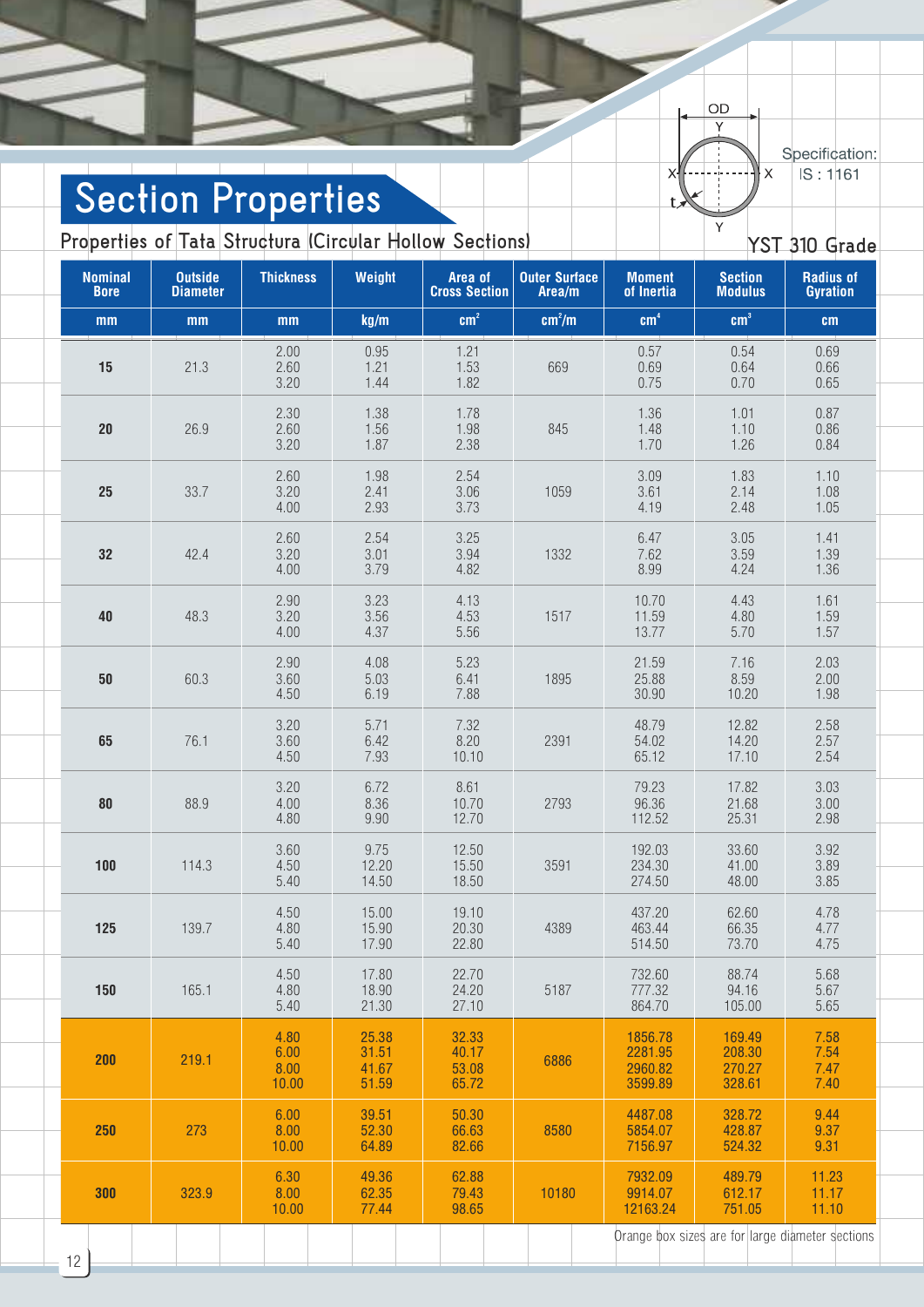# **Product Range Availability**



### **Product Range : Circular Hollow Sections (CHS)**

|                               |           | <b>Tube Dimension</b><br>(mm) |     |     |     |     |     |     |     | <b>Wall Thickness</b><br>$(mm) = t$ |     |     |     |     |     |     |      |
|-------------------------------|-----------|-------------------------------|-----|-----|-----|-----|-----|-----|-----|-------------------------------------|-----|-----|-----|-----|-----|-----|------|
|                               | <b>NB</b> | <b>OD</b>                     | 2.0 | 2.3 | 2.6 | 2.9 | 3.2 | 3.6 | 4.0 | 4.5                                 | 4.8 | 5.0 | 5.4 | 6.0 | 6.3 | 8.0 | 10.0 |
|                               | 15        | 21.3                          |     |     |     |     |     |     |     |                                     |     |     |     |     |     |     |      |
|                               | 20        | 26.9                          |     |     |     |     |     |     |     |                                     |     |     |     |     |     |     |      |
|                               | 25        | 33.7                          |     |     |     |     |     |     |     |                                     |     |     |     |     |     |     |      |
|                               | 32        | 42.4                          |     |     |     |     |     |     |     |                                     |     |     |     |     |     |     |      |
|                               | 40        | 48.3                          |     |     |     |     |     |     |     |                                     |     |     |     |     |     |     |      |
| Nominal Bore/Outside Diameter | 50        | 60.3                          |     |     |     |     |     |     |     |                                     |     |     |     |     |     |     |      |
|                               | 65        | 76.1                          |     |     |     |     |     |     |     |                                     |     |     |     |     |     |     |      |
|                               | 80        | 88.9                          |     |     |     |     |     |     |     |                                     |     |     |     |     |     |     |      |
|                               | 100       | 114.3                         |     |     |     |     |     |     |     |                                     |     |     |     |     |     |     |      |
|                               | 125       | 139.7                         |     |     |     |     |     |     |     |                                     |     |     |     |     |     |     |      |
|                               | 150       | 165.1                         |     |     |     |     |     |     |     |                                     |     |     |     |     |     |     |      |
|                               | 200       | 219.1                         |     |     |     |     |     |     |     |                                     |     |     |     |     |     |     |      |
|                               | 250       | 273                           |     |     |     |     |     |     |     |                                     |     |     |     |     |     |     |      |
|                               | 300       | 323.9                         |     |     |     |     |     |     |     |                                     |     |     |     |     |     |     |      |

Orange box sizes are for large diameter sections

13

Indicates presently rolled sections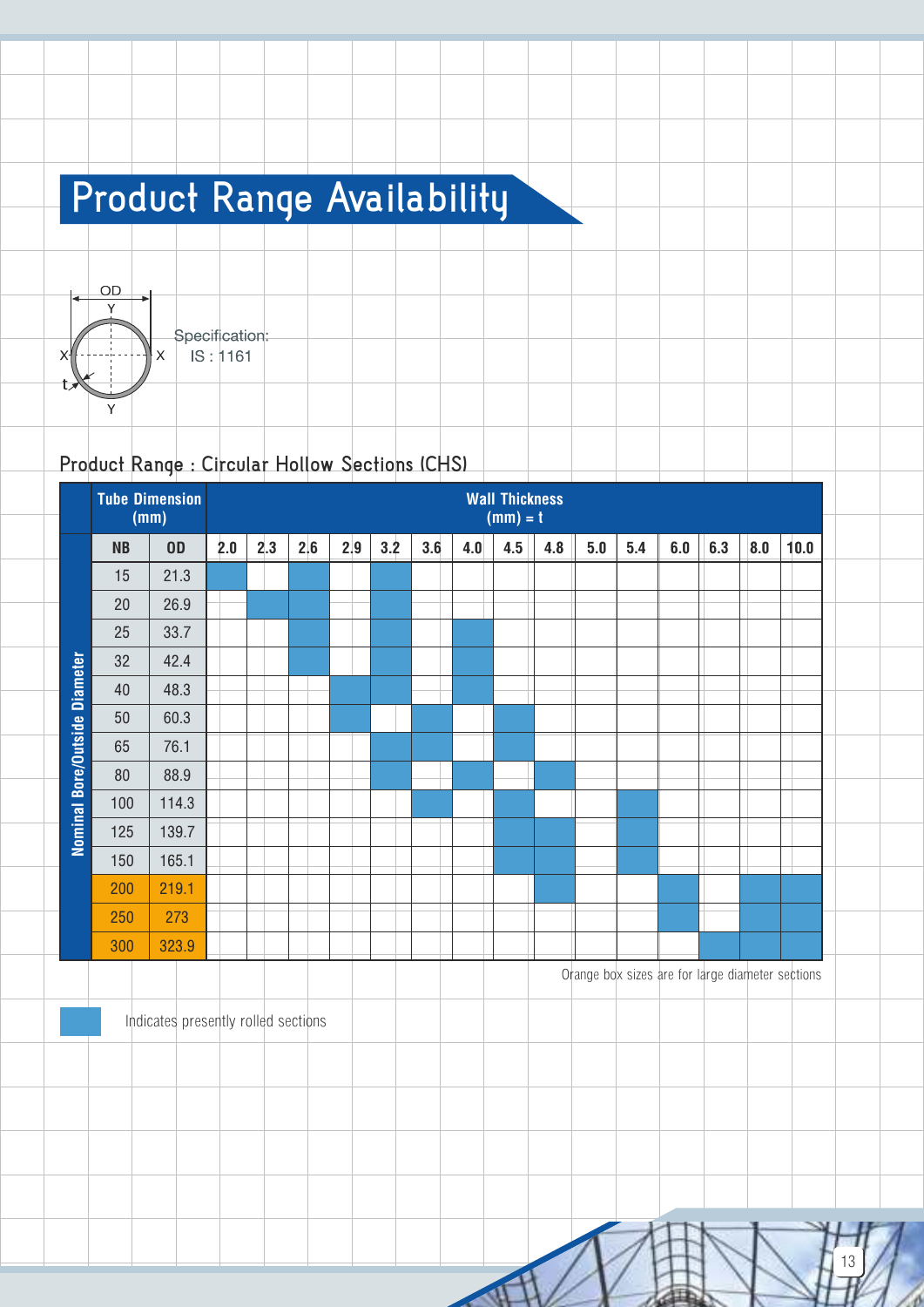# **General Technical Specifications and Tolerances**

## **PERMISSIBLE AXIAL COMPRESIVE STRESS (Yst 310 Grade)**

|                                                                                                                                   |  |  |  |  |  |  |  |  |  |  |  |  |  | 10   20   30   40   50   60   70   80   90  100 110 120 130 140 150 160 170 180 190 200 210 220 230 240 250 300 350 |
|-----------------------------------------------------------------------------------------------------------------------------------|--|--|--|--|--|--|--|--|--|--|--|--|--|---------------------------------------------------------------------------------------------------------------------|
| Ac  186 183 178 169 157 143 128 113  99   87   77   67   60   53   47   42   38   34   31   28   26   23   22   20   18   13   10 |  |  |  |  |  |  |  |  |  |  |  |  |  |                                                                                                                     |

\*Source: IS Standards

|                       |                                |                       |                                   | <b>OTHER ALLOWABLE STRESS VALUES (IN Mpa)</b> |                        |                          |                             |
|-----------------------|--------------------------------|-----------------------|-----------------------------------|-----------------------------------------------|------------------------|--------------------------|-----------------------------|
| <b>Steel</b><br>Grade | Minimum<br><b>Yield Stress</b> | Minimum<br><b>UTS</b> | Axial Stress in<br><b>Tension</b> | <b>Bending Stress</b><br>In Ten. Or Compn.    | Shear<br><b>Stress</b> | Bearing<br><b>Stress</b> | Equivalent<br><b>Stress</b> |
| <b>Yst 310</b>        | 310                            | 450                   | 186                               | 205                                           | 140                    | 232                      | 279                         |
|                       |                                |                       |                                   |                                               |                        |                          | *Source: IS Standards       |

|                               |                |            |            | <b>Mechanical Properties</b> |                     |                                   |                       | <b>Dimensional Tolerance</b>       |           |                                     |                               |
|-------------------------------|----------------|------------|------------|------------------------------|---------------------|-----------------------------------|-----------------------|------------------------------------|-----------|-------------------------------------|-------------------------------|
| <b>Section</b><br><b>Type</b> | Grade          | <b>YST</b> |            |                              | UTS % of Elongation | <b>Outside</b>                    |                       | <b>Thickness Squareness Corner</b> |           | Weight                              |                               |
|                               |                | <b>MPa</b> | <b>MPa</b> | < 25.4<br>mm                 | > 25.4<br>mm        | dimension                         |                       |                                    | radius    | <b>Individual</b><br><b>Lengths</b> | On lot of<br><b>10 MT</b>     |
|                               | <b>YST 210</b> | 210        | 330        | 12                           | 20                  | $+/-1\%$ with a                   |                       |                                    |           |                                     |                               |
| RHS/SHS<br>IS: 4923           | <b>YST 240</b> | 240        | 410        | 10                           | 15                  | minimum                           | $+/-10%$              | 90 deg.<br>$+/-2$ deg.             | 3t max    | 10%<br>$-8%$                        | $+/-7.5%$                     |
|                               | <b>YST 310</b> | 310        | 450        | 8                            | 10                  | of $+/-0.50$ mm                   |                       |                                    |           |                                     |                               |
|                               | <b>YST 210</b> | 210        | 330        | 12                           | 20                  | OD upto and incl<br>$48.3 + 0.4/$ |                       |                                    |           | $+10\%$ , $-8\%$                    | $+/-5%$                       |
| <b>CHS</b><br>IS:1161         | <b>YST 240</b> | 240        | 410        | 12                           | 17                  | $-0.8$ mm.                        | + no limit<br>$-10\%$ | <b>NA</b>                          | <b>NA</b> |                                     |                               |
|                               | <b>YST 310</b> | 310        | 450        | 12 <sup>2</sup>              | 14                  | Over 48.3 mm<br>$+/-1.0%$         |                       |                                    |           | M&H<br>$+/-10%$                     | <b>M &amp; H</b><br>$+/-7.5%$ |

\* YST 210 and YST 240 are also manufactured  $\overrightarrow{a}$  Galvanized sections can also be manufactured

| <b>Length</b>                                  | 6.0 $m \pm 0.05$ m Customized length ranging from 6 m to 11 m may be supplied.                                                                                                                                                                                              |
|------------------------------------------------|-----------------------------------------------------------------------------------------------------------------------------------------------------------------------------------------------------------------------------------------------------------------------------|
| <b>Straightness</b>                            | Minimum 1 : 200 $^{\circ}$ of any length measured along the centre line (mill straightened condition) unless<br>otherwise specifically arranged.                                                                                                                            |
| <b>Twist Tolerance</b>                         | Maximum 2 mm $\pm$ 0.05 mm/m length-measured relative vertical shift of any adjacent corner of the section,<br>measured by keeping one side on flat surface.                                                                                                                |
| <b>End Finish</b>                              | Plain ended-Mechanically sheared, mill-cut finish without further machining.                                                                                                                                                                                                |
| Surface Finish /<br><b>Chemical Properties</b> | Black without any surface treatment of oiling or varnishing.                                                                                                                                                                                                                |
| <b>Raw Material</b>                            | Sulphur content : 0.05% max, phosphorus content : 0.05% max, equivalent carbon percentage well within<br>specified weldability limits with matching physical properties. For corrosion resistant steel in Cu-bearing<br>variety, refer to the WRS section of this brochure. |
| <b>Weldability</b>                             | Tata Structura Steel Hollow Sections are weldable with standard M.S. Electrodes without any pre-heating.                                                                                                                                                                    |
| <b>Packing</b>                                 | Bundled by sealing metal strap and each bundle is labelled for size, measurement, lot number etc.<br>Approximate weight of each bundle is $1.5$ Mt $(+/-500$ kg).                                                                                                           |
| <b>Identification</b>                          | Marking of 'TATA STRUCTURA' emblem on surface, punched/stenciled/sticker pasted, on all Steel Hollow<br>Sections. Standard BIS mark is also put on the sections.                                                                                                            |
| <b>Note</b>                                    | Tata Structura Hollow Sections in customized size, grade, length, surface finish and end finish may be<br>delivered as per agreed supply conditions.                                                                                                                        |
|                                                | $*$ Conditione apply                                                                                                                                                                                                                                                        |

onditions apply.'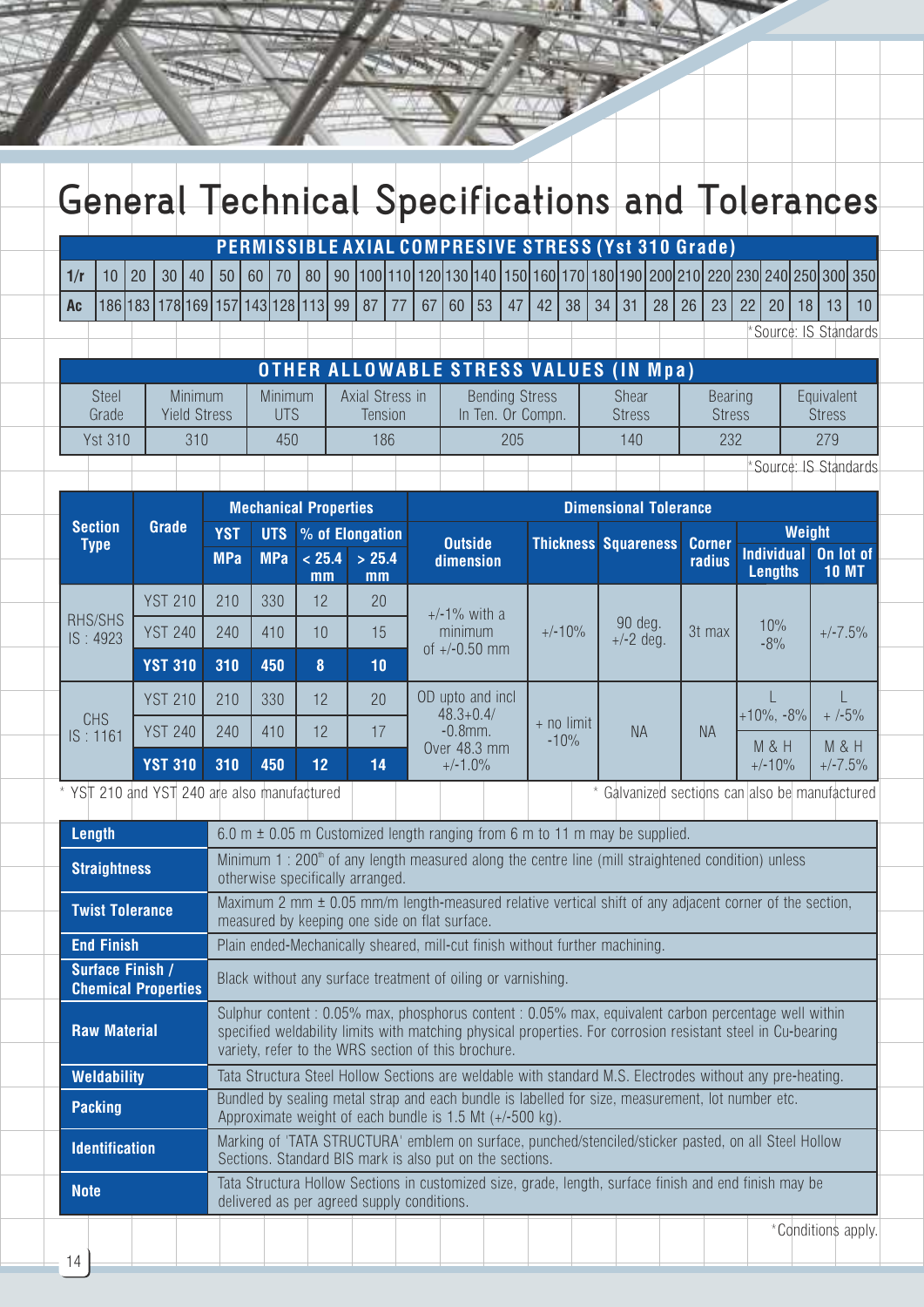## **Fabrication and Connection Details**



#### **Jointing : Workshop & Site Practice**

#### **CUTTING**

- Tata Structura Steel Hollow Sections can be cut:
	- By means of a heavy duty circular/hand saw By flame cutting: either manual or automatic
- $\bullet$ The path of the cut can be marked directly on the surface
- of the section or on a template after shop layout
- $\bullet$ For section thicknesses of 5 mm and above, edges may be chamfered for proper welding penetration

#### **BENDING**

- $\bullet$ Axial cold bending of Tata Structura Steel Hollow Sections is possible by using an internal mandrel and the roller must be adapted to the shape and size of the section
- $\bullet$ Three roll bending machine may be adapted - bend by slow multiple pass, through trial and error method
- $\bullet$ Thicker or larger sections are recommended to be preheated in a normalising furnace before bending in hot condition for better formation

### **Jointing : Workshop & Site Practice**

#### **WELDING**

Technique in principle is similar for that of conventional sections. Follow relevant BIS code of practice and design conditions.

- $\bullet$ **Electrodes:** Low hydrogen electrodes are suggested for use.
- $\bullet$ **Butt welds:** The throat thickness of the seam: a) Wall thickness of the section when joining members are of equal thickness, b) Wall thickness of thinner section, If thicknesses are different. Backing strip may be provided to ensure total root penetration in case of thicker section design size.
- $\bullet$ **Fillet welds:** Various types may be provided. Size of the fillet is guided by the throat thickness as explained above.
- $\bullet$ **NOTE:** All free ends of Tata Structure Steel Hollow Sections should be sealed properly by welding, to prevent internal corrosion.
- $\bullet$ Normal M. S. electrodes of reputed brands are recommended. Moisture from electrode should be removed by baking before welding.
- $\bullet$ **Sequence:** Edges are to be tack welded to maintain uniform gap during welding to minimise residual stress:
	- Transverse weld before longitudinal one
	- Fillet weld following butt weld
	- Starting from inside to outwards.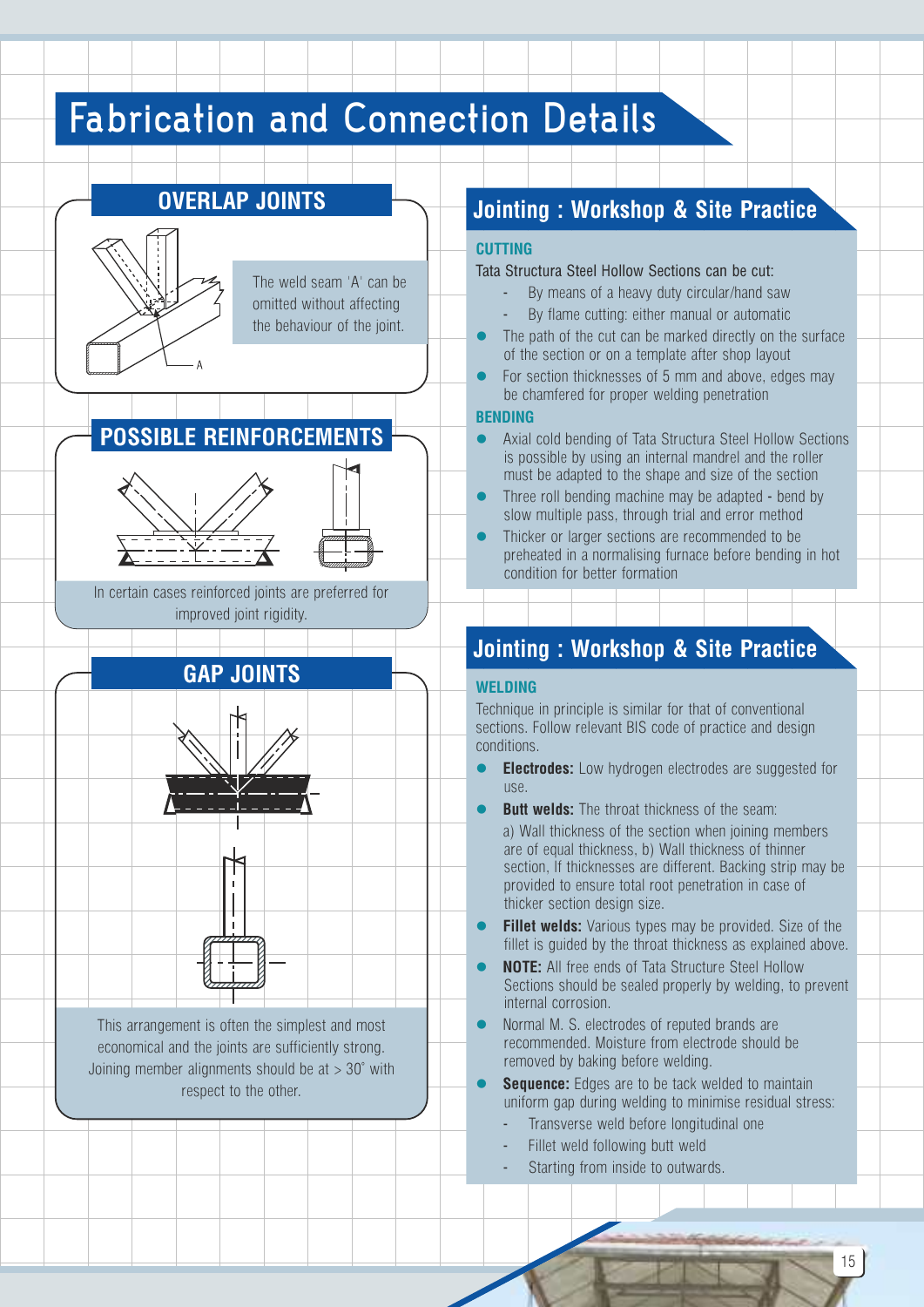

## **Jointing : Workshop & Site Practice**

#### **CORRECTING DISTORTIONS**

Post weld distortions, despite precautions, can be corrected by cold bending, hammering of the welds or by applying controlled local compensating heating on opposite sides. It is imperative to avoid excessive thermo-mechanical operation.

#### **BOLTED/RIVETED CONNECTIONS**

- Fasteners should conform to relevant BIS specifications and arrangements should be adequate to withstand combination of design loads at joints and to facilitate ease of fixing,
- As internal surfaces of Tata Structura Steel Hollow Sections are inaccessible, they are adaptable to:
- Special structural fittings for indirect external bolting Blind bolts Self threading bolts, etc.

#### **ERECTION**

In principle similar techniques are adopted as those for conventional section assemblies. For hoisting and handling no additional stiffeners are required due to high torsional rigidity of Tata Structura Steel Hollow Sections.

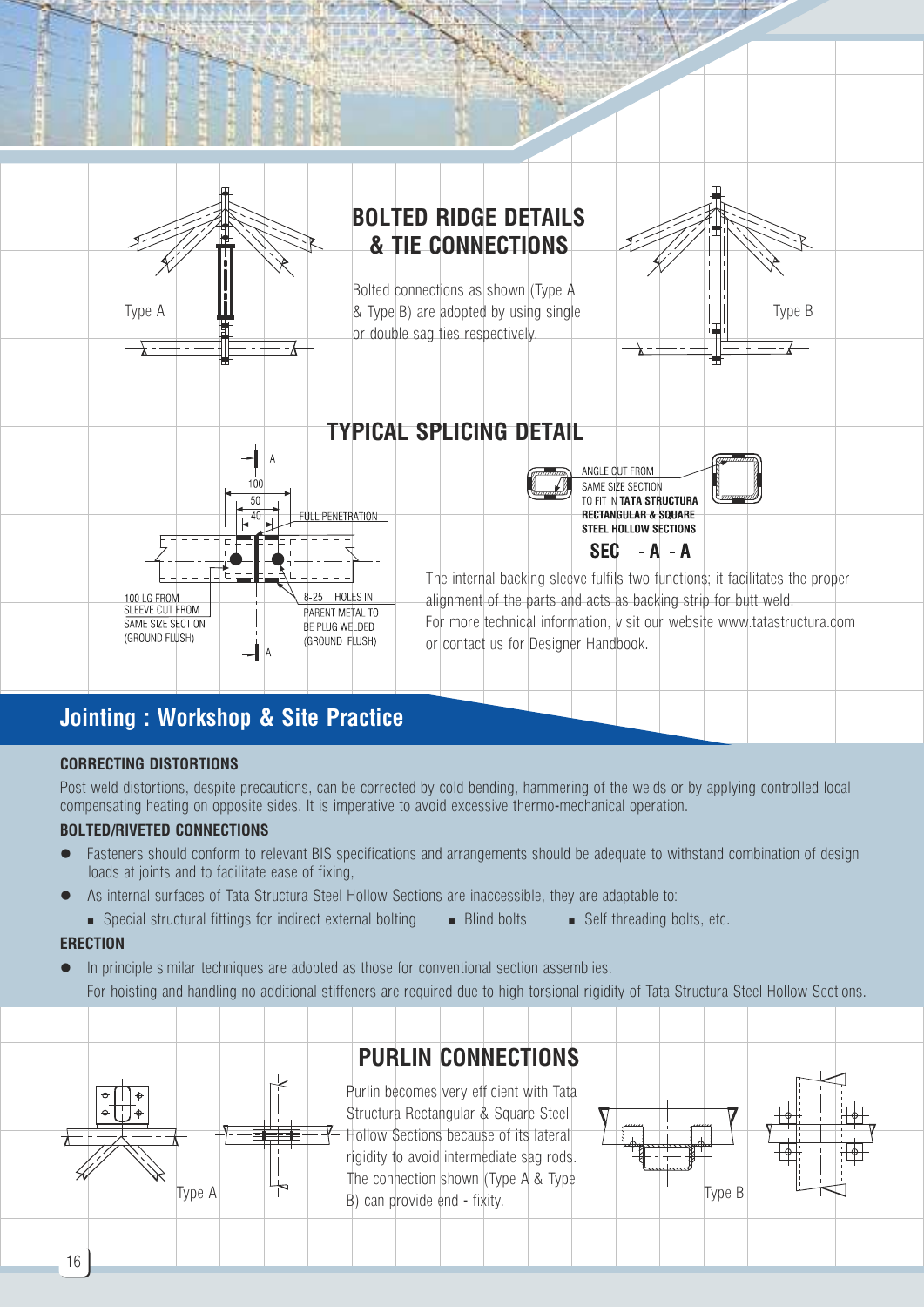## **List of Contacts**

#### **WORKS**

Burma Mines, Jamshedpur-831 007 Telephone: 0657 2270561, Fax: 0657 2270304

#### MARKETING HEADQUARTERS

Tata Centre, 43, J. L. Nehru Road, Kolkata-700 071 Telephone: 033 2288-7051/9251/8106, Fax: 033 2288-6996

| <b>Bangalore</b><br><b>New Delhi</b><br>Kolkata<br>Mumbai<br>Tata Steel - Tubes SBU,<br>Tata Steel - Tubes SBU.<br>Tata Steel - Tubes SBU.<br>Tata Steel - Tubes SBU,<br>Marketing & Sales Division<br>Marketing & Sales Division<br>Marketing & Sales Division<br>Marketing & Sales Division<br>Eastern Regional Sales Office<br>Jeevan Tara Building, 1st Floor,<br>Orient House, 3rd Floor, Adi Marzban Path,<br>Jubilee Building, 2nd Floor,<br>5, Sansad Marg, New Delhi-110 001<br>52, J. L. Nehru Road, 2nd Floor,<br>Ballard Estate, Mumbai-400 038<br>45, Museum Road,<br>Tel: 0112374 8294/8169<br>Kolkata-700 071<br>Tel: 022 6638 4512<br>Bangalore-560 025<br>Fax: 0112334 3196<br>Tel: 033 2282 4299/6550 8020/21/23/24<br>Fax: 022 2269 5963<br>Tel: 080 6695 0017<br>Fax: 033 2282 4325<br>Fax: 080 2532 5527<br>Ahmedabad<br>Faridabad<br>Tata Steel - Tubes SBU.<br>Tata Steel - Tubes SBU,<br>Chennai<br><b>Bhubaneswar</b><br>Marketing & Sales Division<br>Marketing & Sales Division<br>Tata Steel - Tubes SBU,<br>Tata Steel - Tubes SBU,<br>Premchand House Annexe<br>C/o-Fast Traders, 5D-6, Bungalow Plot<br>Marketing & Sales Division<br>Marketing & Sales Division<br>Neelam Railway Road, NIT<br>2-B, Fortune Towers, Chandrashekharpur,<br>High Court Way, 172/2, Ashram Road,<br>Chettinad Sigapi Achi Building<br>18/3, 8th Floor, Rukmini Lakshmipathy Road<br>Bhubaneswar-751 023<br>Ahmedabad-380 009<br>Faridabad-121 001<br>Tel: 0129 4098 314, Fax: 0129 4098 221<br>Tel: 0674 645 0611, Fax: 0674 2580968<br>Tel: 079 5561 2608/09<br>Egmore, Chennai-600 008<br>Fax: 079 5561 2604<br>Tel: 044 669 60008, Fax: 044 282 69101<br>Jaipur<br>Guwahati<br>Tata Steel - Tubes SBU,<br>Tata Steel - Tubes SBU.<br>Secunderabad<br>Indore<br>Marketing & Sales Division<br>Marketing & Sales Division<br>Tata Steel - Tubes SBU,<br>Tata Steel - Tubes SBU.<br>C/o. Vijayshree Properties Pvt. Ltd.<br>4th floor, Subham Velocity,<br>Marketing & Sales Division<br>Marketing & Sales Division<br>C-84, Prithviraj Road, 'C' Scheme,<br>Honuram Boro Path, Opp. Wallford<br>3rd Floor, NRK Business Park,<br>Surya Towers, 6th Floor,<br>G.S. Road, Guwahati - 781 005<br>Jaipur-302 001<br>B1 Scheme No. 54, A B Road<br>104/5, Sardar Patel Road,<br>Tel: 0141 222 4725/651 8573<br>Tel: 0361 234 3962/3964/3965<br>Vijay Nagar, Indore - 452 010<br>Secunderabad-500 003<br>Fax: 0361 252 6582<br>Fax: 0141 5112906<br>Tel: 0731 645 0691, Fax: 0731 253 5951<br>Tel: 040 6626 1020/30<br>Fax: 040 2781 2418<br>Jamshedpur<br>Kanpur<br>Nagpur<br>Tata Steel - Tubes SBU,<br>Tata Steel - Tubes SBU,<br>Tata Steel - Tubes SBU,<br>Vijaywada<br>Marketing & Sales Division<br>Marketing & Sales Division<br>Marketing & Sales Division<br>Tata Steel - Tubes SBU,<br>P.O. Burma Mines, Jamshedpur-831 007<br>Museum Road, Civil Lines<br>Marketing & Sales Division<br>Navroz Building, M.G. Road,<br>Kanpur-208 001<br>Tel: 0657 651 2063, Fax: 0657 227 938<br>Nagpur-440 001<br>Kasturi Towers-F1, Door No. 59-1-19A<br>Tel: 0512 235 3979/231 2870<br>Tel: 0712 645 7677<br>Ramachandra Nagar, Road No. 5,<br>Fax: 0512 231 6631<br>Fax: 0712 253 7078<br>Vijaywada - 520 008<br>Patna<br>Tata Steel - Tubes SBU,<br>Tel: 0866 308 4254<br>Marketing & Sales Division<br>Ludhiana<br>Pune<br>Tata Steel - Tubes SBU,<br>C/o. Jai Basukinath Traders Pvt. Ltd.<br>Tata Steel - Tubes SBU,<br>Kochi<br>Marketing & Sales Division<br>House of Advocate Mr. K.P. Verma<br>Marketing & Sales Division<br>Tata Steel - Tubes SBU.<br>B-30,1858/1, Focal Point,<br>Boring Road, Patna-800 001<br>The Orion, Office No. 202B, 2nd Floor,<br>Marketing & Sales Division<br>Tel: 0612 223 2044, Fax: 0612 223 2044<br>5 Korigaon Park, Opp. St. Mira's College,<br>Santha Nivas, Door No. 41/3393<br>Ludhiana-141 010<br>Tel: 0161 267 0504/500 2742<br>Pune-411 001<br>Manaikkapadi Lane, PRA No. 52<br>Padivattom Edappally (Post)<br>Fax: 0161 267 0504<br>Raipur<br>Tel: 020 6401 0604<br>Tata Steel - Tubes SBU,<br>Fax: 020 6604 8828<br>Kochi - 682 024<br>Marketing & Sales Division<br>Tel: 0484 280 5912<br>Chandigarh<br>Tata Steel - Tubes SBU,<br>Rajdhani Vihar, Block No. B, Flat No. 501<br>Marketing & Sales Division<br>Kachna Road (Saddu), Near Bramha Kumari<br>SCO-16, 1st Floor, Sector - 26,<br>Ashram, Raipur-492 007<br>Madhya Marg, Chandigarh - 160 019<br>Tel: 0771 645 2983, Fax: 0771 427 0588<br>Tel: 0172 279 1047/279 0932<br>Siliguri<br>Tata Steel - Tubes SBU,<br>Marketing & Sales Division<br>Sky Star Building, 6th Floor<br>Sevoke Road, Siliguri-734 401<br>Tel: 0353 253 0419, Fax: 0353 253 3527 | North Zone | East Zone | West Zone | South Zone |
|------------------------------------------------------------------------------------------------------------------------------------------------------------------------------------------------------------------------------------------------------------------------------------------------------------------------------------------------------------------------------------------------------------------------------------------------------------------------------------------------------------------------------------------------------------------------------------------------------------------------------------------------------------------------------------------------------------------------------------------------------------------------------------------------------------------------------------------------------------------------------------------------------------------------------------------------------------------------------------------------------------------------------------------------------------------------------------------------------------------------------------------------------------------------------------------------------------------------------------------------------------------------------------------------------------------------------------------------------------------------------------------------------------------------------------------------------------------------------------------------------------------------------------------------------------------------------------------------------------------------------------------------------------------------------------------------------------------------------------------------------------------------------------------------------------------------------------------------------------------------------------------------------------------------------------------------------------------------------------------------------------------------------------------------------------------------------------------------------------------------------------------------------------------------------------------------------------------------------------------------------------------------------------------------------------------------------------------------------------------------------------------------------------------------------------------------------------------------------------------------------------------------------------------------------------------------------------------------------------------------------------------------------------------------------------------------------------------------------------------------------------------------------------------------------------------------------------------------------------------------------------------------------------------------------------------------------------------------------------------------------------------------------------------------------------------------------------------------------------------------------------------------------------------------------------------------------------------------------------------------------------------------------------------------------------------------------------------------------------------------------------------------------------------------------------------------------------------------------------------------------------------------------------------------------------------------------------------------------------------------------------------------------------------------------------------------------------------------------------------------------------------------------------------------------------------------------------------------------------------------------------------------------------------------------------------------------------------------------------------------------------------------------------------------------------------------------------------------------------------------------------------------------------------------------------------------------------------------------------------------------------------------------------------------------------------------------------------------------------------------------------------------------------------------------------------------------------------------------------------------------------------------------------------------------------------------------------------------------------------------------------------------------------------------------|------------|-----------|-----------|------------|
|                                                                                                                                                                                                                                                                                                                                                                                                                                                                                                                                                                                                                                                                                                                                                                                                                                                                                                                                                                                                                                                                                                                                                                                                                                                                                                                                                                                                                                                                                                                                                                                                                                                                                                                                                                                                                                                                                                                                                                                                                                                                                                                                                                                                                                                                                                                                                                                                                                                                                                                                                                                                                                                                                                                                                                                                                                                                                                                                                                                                                                                                                                                                                                                                                                                                                                                                                                                                                                                                                                                                                                                                                                                                                                                                                                                                                                                                                                                                                                                                                                                                                                                                                                                                                                                                                                                                                                                                                                                                                                                                                                                                                                                                              |            |           |           |            |
|                                                                                                                                                                                                                                                                                                                                                                                                                                                                                                                                                                                                                                                                                                                                                                                                                                                                                                                                                                                                                                                                                                                                                                                                                                                                                                                                                                                                                                                                                                                                                                                                                                                                                                                                                                                                                                                                                                                                                                                                                                                                                                                                                                                                                                                                                                                                                                                                                                                                                                                                                                                                                                                                                                                                                                                                                                                                                                                                                                                                                                                                                                                                                                                                                                                                                                                                                                                                                                                                                                                                                                                                                                                                                                                                                                                                                                                                                                                                                                                                                                                                                                                                                                                                                                                                                                                                                                                                                                                                                                                                                                                                                                                                              |            |           |           |            |
|                                                                                                                                                                                                                                                                                                                                                                                                                                                                                                                                                                                                                                                                                                                                                                                                                                                                                                                                                                                                                                                                                                                                                                                                                                                                                                                                                                                                                                                                                                                                                                                                                                                                                                                                                                                                                                                                                                                                                                                                                                                                                                                                                                                                                                                                                                                                                                                                                                                                                                                                                                                                                                                                                                                                                                                                                                                                                                                                                                                                                                                                                                                                                                                                                                                                                                                                                                                                                                                                                                                                                                                                                                                                                                                                                                                                                                                                                                                                                                                                                                                                                                                                                                                                                                                                                                                                                                                                                                                                                                                                                                                                                                                                              |            |           |           |            |
|                                                                                                                                                                                                                                                                                                                                                                                                                                                                                                                                                                                                                                                                                                                                                                                                                                                                                                                                                                                                                                                                                                                                                                                                                                                                                                                                                                                                                                                                                                                                                                                                                                                                                                                                                                                                                                                                                                                                                                                                                                                                                                                                                                                                                                                                                                                                                                                                                                                                                                                                                                                                                                                                                                                                                                                                                                                                                                                                                                                                                                                                                                                                                                                                                                                                                                                                                                                                                                                                                                                                                                                                                                                                                                                                                                                                                                                                                                                                                                                                                                                                                                                                                                                                                                                                                                                                                                                                                                                                                                                                                                                                                                                                              |            |           |           |            |
|                                                                                                                                                                                                                                                                                                                                                                                                                                                                                                                                                                                                                                                                                                                                                                                                                                                                                                                                                                                                                                                                                                                                                                                                                                                                                                                                                                                                                                                                                                                                                                                                                                                                                                                                                                                                                                                                                                                                                                                                                                                                                                                                                                                                                                                                                                                                                                                                                                                                                                                                                                                                                                                                                                                                                                                                                                                                                                                                                                                                                                                                                                                                                                                                                                                                                                                                                                                                                                                                                                                                                                                                                                                                                                                                                                                                                                                                                                                                                                                                                                                                                                                                                                                                                                                                                                                                                                                                                                                                                                                                                                                                                                                                              |            |           |           |            |
|                                                                                                                                                                                                                                                                                                                                                                                                                                                                                                                                                                                                                                                                                                                                                                                                                                                                                                                                                                                                                                                                                                                                                                                                                                                                                                                                                                                                                                                                                                                                                                                                                                                                                                                                                                                                                                                                                                                                                                                                                                                                                                                                                                                                                                                                                                                                                                                                                                                                                                                                                                                                                                                                                                                                                                                                                                                                                                                                                                                                                                                                                                                                                                                                                                                                                                                                                                                                                                                                                                                                                                                                                                                                                                                                                                                                                                                                                                                                                                                                                                                                                                                                                                                                                                                                                                                                                                                                                                                                                                                                                                                                                                                                              |            |           |           |            |
|                                                                                                                                                                                                                                                                                                                                                                                                                                                                                                                                                                                                                                                                                                                                                                                                                                                                                                                                                                                                                                                                                                                                                                                                                                                                                                                                                                                                                                                                                                                                                                                                                                                                                                                                                                                                                                                                                                                                                                                                                                                                                                                                                                                                                                                                                                                                                                                                                                                                                                                                                                                                                                                                                                                                                                                                                                                                                                                                                                                                                                                                                                                                                                                                                                                                                                                                                                                                                                                                                                                                                                                                                                                                                                                                                                                                                                                                                                                                                                                                                                                                                                                                                                                                                                                                                                                                                                                                                                                                                                                                                                                                                                                                              |            |           |           |            |
|                                                                                                                                                                                                                                                                                                                                                                                                                                                                                                                                                                                                                                                                                                                                                                                                                                                                                                                                                                                                                                                                                                                                                                                                                                                                                                                                                                                                                                                                                                                                                                                                                                                                                                                                                                                                                                                                                                                                                                                                                                                                                                                                                                                                                                                                                                                                                                                                                                                                                                                                                                                                                                                                                                                                                                                                                                                                                                                                                                                                                                                                                                                                                                                                                                                                                                                                                                                                                                                                                                                                                                                                                                                                                                                                                                                                                                                                                                                                                                                                                                                                                                                                                                                                                                                                                                                                                                                                                                                                                                                                                                                                                                                                              |            |           |           |            |
|                                                                                                                                                                                                                                                                                                                                                                                                                                                                                                                                                                                                                                                                                                                                                                                                                                                                                                                                                                                                                                                                                                                                                                                                                                                                                                                                                                                                                                                                                                                                                                                                                                                                                                                                                                                                                                                                                                                                                                                                                                                                                                                                                                                                                                                                                                                                                                                                                                                                                                                                                                                                                                                                                                                                                                                                                                                                                                                                                                                                                                                                                                                                                                                                                                                                                                                                                                                                                                                                                                                                                                                                                                                                                                                                                                                                                                                                                                                                                                                                                                                                                                                                                                                                                                                                                                                                                                                                                                                                                                                                                                                                                                                                              |            |           |           |            |
|                                                                                                                                                                                                                                                                                                                                                                                                                                                                                                                                                                                                                                                                                                                                                                                                                                                                                                                                                                                                                                                                                                                                                                                                                                                                                                                                                                                                                                                                                                                                                                                                                                                                                                                                                                                                                                                                                                                                                                                                                                                                                                                                                                                                                                                                                                                                                                                                                                                                                                                                                                                                                                                                                                                                                                                                                                                                                                                                                                                                                                                                                                                                                                                                                                                                                                                                                                                                                                                                                                                                                                                                                                                                                                                                                                                                                                                                                                                                                                                                                                                                                                                                                                                                                                                                                                                                                                                                                                                                                                                                                                                                                                                                              |            |           |           |            |
|                                                                                                                                                                                                                                                                                                                                                                                                                                                                                                                                                                                                                                                                                                                                                                                                                                                                                                                                                                                                                                                                                                                                                                                                                                                                                                                                                                                                                                                                                                                                                                                                                                                                                                                                                                                                                                                                                                                                                                                                                                                                                                                                                                                                                                                                                                                                                                                                                                                                                                                                                                                                                                                                                                                                                                                                                                                                                                                                                                                                                                                                                                                                                                                                                                                                                                                                                                                                                                                                                                                                                                                                                                                                                                                                                                                                                                                                                                                                                                                                                                                                                                                                                                                                                                                                                                                                                                                                                                                                                                                                                                                                                                                                              |            |           |           |            |
|                                                                                                                                                                                                                                                                                                                                                                                                                                                                                                                                                                                                                                                                                                                                                                                                                                                                                                                                                                                                                                                                                                                                                                                                                                                                                                                                                                                                                                                                                                                                                                                                                                                                                                                                                                                                                                                                                                                                                                                                                                                                                                                                                                                                                                                                                                                                                                                                                                                                                                                                                                                                                                                                                                                                                                                                                                                                                                                                                                                                                                                                                                                                                                                                                                                                                                                                                                                                                                                                                                                                                                                                                                                                                                                                                                                                                                                                                                                                                                                                                                                                                                                                                                                                                                                                                                                                                                                                                                                                                                                                                                                                                                                                              |            |           |           |            |
|                                                                                                                                                                                                                                                                                                                                                                                                                                                                                                                                                                                                                                                                                                                                                                                                                                                                                                                                                                                                                                                                                                                                                                                                                                                                                                                                                                                                                                                                                                                                                                                                                                                                                                                                                                                                                                                                                                                                                                                                                                                                                                                                                                                                                                                                                                                                                                                                                                                                                                                                                                                                                                                                                                                                                                                                                                                                                                                                                                                                                                                                                                                                                                                                                                                                                                                                                                                                                                                                                                                                                                                                                                                                                                                                                                                                                                                                                                                                                                                                                                                                                                                                                                                                                                                                                                                                                                                                                                                                                                                                                                                                                                                                              |            |           |           |            |
|                                                                                                                                                                                                                                                                                                                                                                                                                                                                                                                                                                                                                                                                                                                                                                                                                                                                                                                                                                                                                                                                                                                                                                                                                                                                                                                                                                                                                                                                                                                                                                                                                                                                                                                                                                                                                                                                                                                                                                                                                                                                                                                                                                                                                                                                                                                                                                                                                                                                                                                                                                                                                                                                                                                                                                                                                                                                                                                                                                                                                                                                                                                                                                                                                                                                                                                                                                                                                                                                                                                                                                                                                                                                                                                                                                                                                                                                                                                                                                                                                                                                                                                                                                                                                                                                                                                                                                                                                                                                                                                                                                                                                                                                              |            |           |           |            |
|                                                                                                                                                                                                                                                                                                                                                                                                                                                                                                                                                                                                                                                                                                                                                                                                                                                                                                                                                                                                                                                                                                                                                                                                                                                                                                                                                                                                                                                                                                                                                                                                                                                                                                                                                                                                                                                                                                                                                                                                                                                                                                                                                                                                                                                                                                                                                                                                                                                                                                                                                                                                                                                                                                                                                                                                                                                                                                                                                                                                                                                                                                                                                                                                                                                                                                                                                                                                                                                                                                                                                                                                                                                                                                                                                                                                                                                                                                                                                                                                                                                                                                                                                                                                                                                                                                                                                                                                                                                                                                                                                                                                                                                                              |            |           |           |            |
|                                                                                                                                                                                                                                                                                                                                                                                                                                                                                                                                                                                                                                                                                                                                                                                                                                                                                                                                                                                                                                                                                                                                                                                                                                                                                                                                                                                                                                                                                                                                                                                                                                                                                                                                                                                                                                                                                                                                                                                                                                                                                                                                                                                                                                                                                                                                                                                                                                                                                                                                                                                                                                                                                                                                                                                                                                                                                                                                                                                                                                                                                                                                                                                                                                                                                                                                                                                                                                                                                                                                                                                                                                                                                                                                                                                                                                                                                                                                                                                                                                                                                                                                                                                                                                                                                                                                                                                                                                                                                                                                                                                                                                                                              |            |           |           |            |
|                                                                                                                                                                                                                                                                                                                                                                                                                                                                                                                                                                                                                                                                                                                                                                                                                                                                                                                                                                                                                                                                                                                                                                                                                                                                                                                                                                                                                                                                                                                                                                                                                                                                                                                                                                                                                                                                                                                                                                                                                                                                                                                                                                                                                                                                                                                                                                                                                                                                                                                                                                                                                                                                                                                                                                                                                                                                                                                                                                                                                                                                                                                                                                                                                                                                                                                                                                                                                                                                                                                                                                                                                                                                                                                                                                                                                                                                                                                                                                                                                                                                                                                                                                                                                                                                                                                                                                                                                                                                                                                                                                                                                                                                              |            |           |           |            |
|                                                                                                                                                                                                                                                                                                                                                                                                                                                                                                                                                                                                                                                                                                                                                                                                                                                                                                                                                                                                                                                                                                                                                                                                                                                                                                                                                                                                                                                                                                                                                                                                                                                                                                                                                                                                                                                                                                                                                                                                                                                                                                                                                                                                                                                                                                                                                                                                                                                                                                                                                                                                                                                                                                                                                                                                                                                                                                                                                                                                                                                                                                                                                                                                                                                                                                                                                                                                                                                                                                                                                                                                                                                                                                                                                                                                                                                                                                                                                                                                                                                                                                                                                                                                                                                                                                                                                                                                                                                                                                                                                                                                                                                                              |            |           |           |            |
|                                                                                                                                                                                                                                                                                                                                                                                                                                                                                                                                                                                                                                                                                                                                                                                                                                                                                                                                                                                                                                                                                                                                                                                                                                                                                                                                                                                                                                                                                                                                                                                                                                                                                                                                                                                                                                                                                                                                                                                                                                                                                                                                                                                                                                                                                                                                                                                                                                                                                                                                                                                                                                                                                                                                                                                                                                                                                                                                                                                                                                                                                                                                                                                                                                                                                                                                                                                                                                                                                                                                                                                                                                                                                                                                                                                                                                                                                                                                                                                                                                                                                                                                                                                                                                                                                                                                                                                                                                                                                                                                                                                                                                                                              |            |           |           |            |
|                                                                                                                                                                                                                                                                                                                                                                                                                                                                                                                                                                                                                                                                                                                                                                                                                                                                                                                                                                                                                                                                                                                                                                                                                                                                                                                                                                                                                                                                                                                                                                                                                                                                                                                                                                                                                                                                                                                                                                                                                                                                                                                                                                                                                                                                                                                                                                                                                                                                                                                                                                                                                                                                                                                                                                                                                                                                                                                                                                                                                                                                                                                                                                                                                                                                                                                                                                                                                                                                                                                                                                                                                                                                                                                                                                                                                                                                                                                                                                                                                                                                                                                                                                                                                                                                                                                                                                                                                                                                                                                                                                                                                                                                              |            |           |           |            |
|                                                                                                                                                                                                                                                                                                                                                                                                                                                                                                                                                                                                                                                                                                                                                                                                                                                                                                                                                                                                                                                                                                                                                                                                                                                                                                                                                                                                                                                                                                                                                                                                                                                                                                                                                                                                                                                                                                                                                                                                                                                                                                                                                                                                                                                                                                                                                                                                                                                                                                                                                                                                                                                                                                                                                                                                                                                                                                                                                                                                                                                                                                                                                                                                                                                                                                                                                                                                                                                                                                                                                                                                                                                                                                                                                                                                                                                                                                                                                                                                                                                                                                                                                                                                                                                                                                                                                                                                                                                                                                                                                                                                                                                                              |            |           |           |            |
|                                                                                                                                                                                                                                                                                                                                                                                                                                                                                                                                                                                                                                                                                                                                                                                                                                                                                                                                                                                                                                                                                                                                                                                                                                                                                                                                                                                                                                                                                                                                                                                                                                                                                                                                                                                                                                                                                                                                                                                                                                                                                                                                                                                                                                                                                                                                                                                                                                                                                                                                                                                                                                                                                                                                                                                                                                                                                                                                                                                                                                                                                                                                                                                                                                                                                                                                                                                                                                                                                                                                                                                                                                                                                                                                                                                                                                                                                                                                                                                                                                                                                                                                                                                                                                                                                                                                                                                                                                                                                                                                                                                                                                                                              |            |           |           |            |
|                                                                                                                                                                                                                                                                                                                                                                                                                                                                                                                                                                                                                                                                                                                                                                                                                                                                                                                                                                                                                                                                                                                                                                                                                                                                                                                                                                                                                                                                                                                                                                                                                                                                                                                                                                                                                                                                                                                                                                                                                                                                                                                                                                                                                                                                                                                                                                                                                                                                                                                                                                                                                                                                                                                                                                                                                                                                                                                                                                                                                                                                                                                                                                                                                                                                                                                                                                                                                                                                                                                                                                                                                                                                                                                                                                                                                                                                                                                                                                                                                                                                                                                                                                                                                                                                                                                                                                                                                                                                                                                                                                                                                                                                              |            |           |           |            |
|                                                                                                                                                                                                                                                                                                                                                                                                                                                                                                                                                                                                                                                                                                                                                                                                                                                                                                                                                                                                                                                                                                                                                                                                                                                                                                                                                                                                                                                                                                                                                                                                                                                                                                                                                                                                                                                                                                                                                                                                                                                                                                                                                                                                                                                                                                                                                                                                                                                                                                                                                                                                                                                                                                                                                                                                                                                                                                                                                                                                                                                                                                                                                                                                                                                                                                                                                                                                                                                                                                                                                                                                                                                                                                                                                                                                                                                                                                                                                                                                                                                                                                                                                                                                                                                                                                                                                                                                                                                                                                                                                                                                                                                                              |            |           |           |            |
|                                                                                                                                                                                                                                                                                                                                                                                                                                                                                                                                                                                                                                                                                                                                                                                                                                                                                                                                                                                                                                                                                                                                                                                                                                                                                                                                                                                                                                                                                                                                                                                                                                                                                                                                                                                                                                                                                                                                                                                                                                                                                                                                                                                                                                                                                                                                                                                                                                                                                                                                                                                                                                                                                                                                                                                                                                                                                                                                                                                                                                                                                                                                                                                                                                                                                                                                                                                                                                                                                                                                                                                                                                                                                                                                                                                                                                                                                                                                                                                                                                                                                                                                                                                                                                                                                                                                                                                                                                                                                                                                                                                                                                                                              |            |           |           |            |
|                                                                                                                                                                                                                                                                                                                                                                                                                                                                                                                                                                                                                                                                                                                                                                                                                                                                                                                                                                                                                                                                                                                                                                                                                                                                                                                                                                                                                                                                                                                                                                                                                                                                                                                                                                                                                                                                                                                                                                                                                                                                                                                                                                                                                                                                                                                                                                                                                                                                                                                                                                                                                                                                                                                                                                                                                                                                                                                                                                                                                                                                                                                                                                                                                                                                                                                                                                                                                                                                                                                                                                                                                                                                                                                                                                                                                                                                                                                                                                                                                                                                                                                                                                                                                                                                                                                                                                                                                                                                                                                                                                                                                                                                              |            |           |           |            |
|                                                                                                                                                                                                                                                                                                                                                                                                                                                                                                                                                                                                                                                                                                                                                                                                                                                                                                                                                                                                                                                                                                                                                                                                                                                                                                                                                                                                                                                                                                                                                                                                                                                                                                                                                                                                                                                                                                                                                                                                                                                                                                                                                                                                                                                                                                                                                                                                                                                                                                                                                                                                                                                                                                                                                                                                                                                                                                                                                                                                                                                                                                                                                                                                                                                                                                                                                                                                                                                                                                                                                                                                                                                                                                                                                                                                                                                                                                                                                                                                                                                                                                                                                                                                                                                                                                                                                                                                                                                                                                                                                                                                                                                                              |            |           |           |            |
|                                                                                                                                                                                                                                                                                                                                                                                                                                                                                                                                                                                                                                                                                                                                                                                                                                                                                                                                                                                                                                                                                                                                                                                                                                                                                                                                                                                                                                                                                                                                                                                                                                                                                                                                                                                                                                                                                                                                                                                                                                                                                                                                                                                                                                                                                                                                                                                                                                                                                                                                                                                                                                                                                                                                                                                                                                                                                                                                                                                                                                                                                                                                                                                                                                                                                                                                                                                                                                                                                                                                                                                                                                                                                                                                                                                                                                                                                                                                                                                                                                                                                                                                                                                                                                                                                                                                                                                                                                                                                                                                                                                                                                                                              |            |           |           |            |
|                                                                                                                                                                                                                                                                                                                                                                                                                                                                                                                                                                                                                                                                                                                                                                                                                                                                                                                                                                                                                                                                                                                                                                                                                                                                                                                                                                                                                                                                                                                                                                                                                                                                                                                                                                                                                                                                                                                                                                                                                                                                                                                                                                                                                                                                                                                                                                                                                                                                                                                                                                                                                                                                                                                                                                                                                                                                                                                                                                                                                                                                                                                                                                                                                                                                                                                                                                                                                                                                                                                                                                                                                                                                                                                                                                                                                                                                                                                                                                                                                                                                                                                                                                                                                                                                                                                                                                                                                                                                                                                                                                                                                                                                              |            |           |           |            |
|                                                                                                                                                                                                                                                                                                                                                                                                                                                                                                                                                                                                                                                                                                                                                                                                                                                                                                                                                                                                                                                                                                                                                                                                                                                                                                                                                                                                                                                                                                                                                                                                                                                                                                                                                                                                                                                                                                                                                                                                                                                                                                                                                                                                                                                                                                                                                                                                                                                                                                                                                                                                                                                                                                                                                                                                                                                                                                                                                                                                                                                                                                                                                                                                                                                                                                                                                                                                                                                                                                                                                                                                                                                                                                                                                                                                                                                                                                                                                                                                                                                                                                                                                                                                                                                                                                                                                                                                                                                                                                                                                                                                                                                                              |            |           |           |            |
|                                                                                                                                                                                                                                                                                                                                                                                                                                                                                                                                                                                                                                                                                                                                                                                                                                                                                                                                                                                                                                                                                                                                                                                                                                                                                                                                                                                                                                                                                                                                                                                                                                                                                                                                                                                                                                                                                                                                                                                                                                                                                                                                                                                                                                                                                                                                                                                                                                                                                                                                                                                                                                                                                                                                                                                                                                                                                                                                                                                                                                                                                                                                                                                                                                                                                                                                                                                                                                                                                                                                                                                                                                                                                                                                                                                                                                                                                                                                                                                                                                                                                                                                                                                                                                                                                                                                                                                                                                                                                                                                                                                                                                                                              |            |           |           |            |
|                                                                                                                                                                                                                                                                                                                                                                                                                                                                                                                                                                                                                                                                                                                                                                                                                                                                                                                                                                                                                                                                                                                                                                                                                                                                                                                                                                                                                                                                                                                                                                                                                                                                                                                                                                                                                                                                                                                                                                                                                                                                                                                                                                                                                                                                                                                                                                                                                                                                                                                                                                                                                                                                                                                                                                                                                                                                                                                                                                                                                                                                                                                                                                                                                                                                                                                                                                                                                                                                                                                                                                                                                                                                                                                                                                                                                                                                                                                                                                                                                                                                                                                                                                                                                                                                                                                                                                                                                                                                                                                                                                                                                                                                              |            |           |           |            |
|                                                                                                                                                                                                                                                                                                                                                                                                                                                                                                                                                                                                                                                                                                                                                                                                                                                                                                                                                                                                                                                                                                                                                                                                                                                                                                                                                                                                                                                                                                                                                                                                                                                                                                                                                                                                                                                                                                                                                                                                                                                                                                                                                                                                                                                                                                                                                                                                                                                                                                                                                                                                                                                                                                                                                                                                                                                                                                                                                                                                                                                                                                                                                                                                                                                                                                                                                                                                                                                                                                                                                                                                                                                                                                                                                                                                                                                                                                                                                                                                                                                                                                                                                                                                                                                                                                                                                                                                                                                                                                                                                                                                                                                                              |            |           |           |            |
|                                                                                                                                                                                                                                                                                                                                                                                                                                                                                                                                                                                                                                                                                                                                                                                                                                                                                                                                                                                                                                                                                                                                                                                                                                                                                                                                                                                                                                                                                                                                                                                                                                                                                                                                                                                                                                                                                                                                                                                                                                                                                                                                                                                                                                                                                                                                                                                                                                                                                                                                                                                                                                                                                                                                                                                                                                                                                                                                                                                                                                                                                                                                                                                                                                                                                                                                                                                                                                                                                                                                                                                                                                                                                                                                                                                                                                                                                                                                                                                                                                                                                                                                                                                                                                                                                                                                                                                                                                                                                                                                                                                                                                                                              |            |           |           |            |
|                                                                                                                                                                                                                                                                                                                                                                                                                                                                                                                                                                                                                                                                                                                                                                                                                                                                                                                                                                                                                                                                                                                                                                                                                                                                                                                                                                                                                                                                                                                                                                                                                                                                                                                                                                                                                                                                                                                                                                                                                                                                                                                                                                                                                                                                                                                                                                                                                                                                                                                                                                                                                                                                                                                                                                                                                                                                                                                                                                                                                                                                                                                                                                                                                                                                                                                                                                                                                                                                                                                                                                                                                                                                                                                                                                                                                                                                                                                                                                                                                                                                                                                                                                                                                                                                                                                                                                                                                                                                                                                                                                                                                                                                              |            |           |           |            |
|                                                                                                                                                                                                                                                                                                                                                                                                                                                                                                                                                                                                                                                                                                                                                                                                                                                                                                                                                                                                                                                                                                                                                                                                                                                                                                                                                                                                                                                                                                                                                                                                                                                                                                                                                                                                                                                                                                                                                                                                                                                                                                                                                                                                                                                                                                                                                                                                                                                                                                                                                                                                                                                                                                                                                                                                                                                                                                                                                                                                                                                                                                                                                                                                                                                                                                                                                                                                                                                                                                                                                                                                                                                                                                                                                                                                                                                                                                                                                                                                                                                                                                                                                                                                                                                                                                                                                                                                                                                                                                                                                                                                                                                                              |            |           |           |            |
|                                                                                                                                                                                                                                                                                                                                                                                                                                                                                                                                                                                                                                                                                                                                                                                                                                                                                                                                                                                                                                                                                                                                                                                                                                                                                                                                                                                                                                                                                                                                                                                                                                                                                                                                                                                                                                                                                                                                                                                                                                                                                                                                                                                                                                                                                                                                                                                                                                                                                                                                                                                                                                                                                                                                                                                                                                                                                                                                                                                                                                                                                                                                                                                                                                                                                                                                                                                                                                                                                                                                                                                                                                                                                                                                                                                                                                                                                                                                                                                                                                                                                                                                                                                                                                                                                                                                                                                                                                                                                                                                                                                                                                                                              |            |           |           |            |
|                                                                                                                                                                                                                                                                                                                                                                                                                                                                                                                                                                                                                                                                                                                                                                                                                                                                                                                                                                                                                                                                                                                                                                                                                                                                                                                                                                                                                                                                                                                                                                                                                                                                                                                                                                                                                                                                                                                                                                                                                                                                                                                                                                                                                                                                                                                                                                                                                                                                                                                                                                                                                                                                                                                                                                                                                                                                                                                                                                                                                                                                                                                                                                                                                                                                                                                                                                                                                                                                                                                                                                                                                                                                                                                                                                                                                                                                                                                                                                                                                                                                                                                                                                                                                                                                                                                                                                                                                                                                                                                                                                                                                                                                              |            |           |           |            |
|                                                                                                                                                                                                                                                                                                                                                                                                                                                                                                                                                                                                                                                                                                                                                                                                                                                                                                                                                                                                                                                                                                                                                                                                                                                                                                                                                                                                                                                                                                                                                                                                                                                                                                                                                                                                                                                                                                                                                                                                                                                                                                                                                                                                                                                                                                                                                                                                                                                                                                                                                                                                                                                                                                                                                                                                                                                                                                                                                                                                                                                                                                                                                                                                                                                                                                                                                                                                                                                                                                                                                                                                                                                                                                                                                                                                                                                                                                                                                                                                                                                                                                                                                                                                                                                                                                                                                                                                                                                                                                                                                                                                                                                                              |            |           |           |            |
|                                                                                                                                                                                                                                                                                                                                                                                                                                                                                                                                                                                                                                                                                                                                                                                                                                                                                                                                                                                                                                                                                                                                                                                                                                                                                                                                                                                                                                                                                                                                                                                                                                                                                                                                                                                                                                                                                                                                                                                                                                                                                                                                                                                                                                                                                                                                                                                                                                                                                                                                                                                                                                                                                                                                                                                                                                                                                                                                                                                                                                                                                                                                                                                                                                                                                                                                                                                                                                                                                                                                                                                                                                                                                                                                                                                                                                                                                                                                                                                                                                                                                                                                                                                                                                                                                                                                                                                                                                                                                                                                                                                                                                                                              |            |           |           |            |
|                                                                                                                                                                                                                                                                                                                                                                                                                                                                                                                                                                                                                                                                                                                                                                                                                                                                                                                                                                                                                                                                                                                                                                                                                                                                                                                                                                                                                                                                                                                                                                                                                                                                                                                                                                                                                                                                                                                                                                                                                                                                                                                                                                                                                                                                                                                                                                                                                                                                                                                                                                                                                                                                                                                                                                                                                                                                                                                                                                                                                                                                                                                                                                                                                                                                                                                                                                                                                                                                                                                                                                                                                                                                                                                                                                                                                                                                                                                                                                                                                                                                                                                                                                                                                                                                                                                                                                                                                                                                                                                                                                                                                                                                              |            |           |           |            |
|                                                                                                                                                                                                                                                                                                                                                                                                                                                                                                                                                                                                                                                                                                                                                                                                                                                                                                                                                                                                                                                                                                                                                                                                                                                                                                                                                                                                                                                                                                                                                                                                                                                                                                                                                                                                                                                                                                                                                                                                                                                                                                                                                                                                                                                                                                                                                                                                                                                                                                                                                                                                                                                                                                                                                                                                                                                                                                                                                                                                                                                                                                                                                                                                                                                                                                                                                                                                                                                                                                                                                                                                                                                                                                                                                                                                                                                                                                                                                                                                                                                                                                                                                                                                                                                                                                                                                                                                                                                                                                                                                                                                                                                                              |            |           |           |            |
|                                                                                                                                                                                                                                                                                                                                                                                                                                                                                                                                                                                                                                                                                                                                                                                                                                                                                                                                                                                                                                                                                                                                                                                                                                                                                                                                                                                                                                                                                                                                                                                                                                                                                                                                                                                                                                                                                                                                                                                                                                                                                                                                                                                                                                                                                                                                                                                                                                                                                                                                                                                                                                                                                                                                                                                                                                                                                                                                                                                                                                                                                                                                                                                                                                                                                                                                                                                                                                                                                                                                                                                                                                                                                                                                                                                                                                                                                                                                                                                                                                                                                                                                                                                                                                                                                                                                                                                                                                                                                                                                                                                                                                                                              |            |           |           |            |
|                                                                                                                                                                                                                                                                                                                                                                                                                                                                                                                                                                                                                                                                                                                                                                                                                                                                                                                                                                                                                                                                                                                                                                                                                                                                                                                                                                                                                                                                                                                                                                                                                                                                                                                                                                                                                                                                                                                                                                                                                                                                                                                                                                                                                                                                                                                                                                                                                                                                                                                                                                                                                                                                                                                                                                                                                                                                                                                                                                                                                                                                                                                                                                                                                                                                                                                                                                                                                                                                                                                                                                                                                                                                                                                                                                                                                                                                                                                                                                                                                                                                                                                                                                                                                                                                                                                                                                                                                                                                                                                                                                                                                                                                              |            |           |           |            |
|                                                                                                                                                                                                                                                                                                                                                                                                                                                                                                                                                                                                                                                                                                                                                                                                                                                                                                                                                                                                                                                                                                                                                                                                                                                                                                                                                                                                                                                                                                                                                                                                                                                                                                                                                                                                                                                                                                                                                                                                                                                                                                                                                                                                                                                                                                                                                                                                                                                                                                                                                                                                                                                                                                                                                                                                                                                                                                                                                                                                                                                                                                                                                                                                                                                                                                                                                                                                                                                                                                                                                                                                                                                                                                                                                                                                                                                                                                                                                                                                                                                                                                                                                                                                                                                                                                                                                                                                                                                                                                                                                                                                                                                                              |            |           |           |            |
|                                                                                                                                                                                                                                                                                                                                                                                                                                                                                                                                                                                                                                                                                                                                                                                                                                                                                                                                                                                                                                                                                                                                                                                                                                                                                                                                                                                                                                                                                                                                                                                                                                                                                                                                                                                                                                                                                                                                                                                                                                                                                                                                                                                                                                                                                                                                                                                                                                                                                                                                                                                                                                                                                                                                                                                                                                                                                                                                                                                                                                                                                                                                                                                                                                                                                                                                                                                                                                                                                                                                                                                                                                                                                                                                                                                                                                                                                                                                                                                                                                                                                                                                                                                                                                                                                                                                                                                                                                                                                                                                                                                                                                                                              |            |           |           |            |
|                                                                                                                                                                                                                                                                                                                                                                                                                                                                                                                                                                                                                                                                                                                                                                                                                                                                                                                                                                                                                                                                                                                                                                                                                                                                                                                                                                                                                                                                                                                                                                                                                                                                                                                                                                                                                                                                                                                                                                                                                                                                                                                                                                                                                                                                                                                                                                                                                                                                                                                                                                                                                                                                                                                                                                                                                                                                                                                                                                                                                                                                                                                                                                                                                                                                                                                                                                                                                                                                                                                                                                                                                                                                                                                                                                                                                                                                                                                                                                                                                                                                                                                                                                                                                                                                                                                                                                                                                                                                                                                                                                                                                                                                              |            |           |           |            |
|                                                                                                                                                                                                                                                                                                                                                                                                                                                                                                                                                                                                                                                                                                                                                                                                                                                                                                                                                                                                                                                                                                                                                                                                                                                                                                                                                                                                                                                                                                                                                                                                                                                                                                                                                                                                                                                                                                                                                                                                                                                                                                                                                                                                                                                                                                                                                                                                                                                                                                                                                                                                                                                                                                                                                                                                                                                                                                                                                                                                                                                                                                                                                                                                                                                                                                                                                                                                                                                                                                                                                                                                                                                                                                                                                                                                                                                                                                                                                                                                                                                                                                                                                                                                                                                                                                                                                                                                                                                                                                                                                                                                                                                                              |            |           |           |            |
|                                                                                                                                                                                                                                                                                                                                                                                                                                                                                                                                                                                                                                                                                                                                                                                                                                                                                                                                                                                                                                                                                                                                                                                                                                                                                                                                                                                                                                                                                                                                                                                                                                                                                                                                                                                                                                                                                                                                                                                                                                                                                                                                                                                                                                                                                                                                                                                                                                                                                                                                                                                                                                                                                                                                                                                                                                                                                                                                                                                                                                                                                                                                                                                                                                                                                                                                                                                                                                                                                                                                                                                                                                                                                                                                                                                                                                                                                                                                                                                                                                                                                                                                                                                                                                                                                                                                                                                                                                                                                                                                                                                                                                                                              |            |           |           |            |
|                                                                                                                                                                                                                                                                                                                                                                                                                                                                                                                                                                                                                                                                                                                                                                                                                                                                                                                                                                                                                                                                                                                                                                                                                                                                                                                                                                                                                                                                                                                                                                                                                                                                                                                                                                                                                                                                                                                                                                                                                                                                                                                                                                                                                                                                                                                                                                                                                                                                                                                                                                                                                                                                                                                                                                                                                                                                                                                                                                                                                                                                                                                                                                                                                                                                                                                                                                                                                                                                                                                                                                                                                                                                                                                                                                                                                                                                                                                                                                                                                                                                                                                                                                                                                                                                                                                                                                                                                                                                                                                                                                                                                                                                              |            |           |           |            |

17